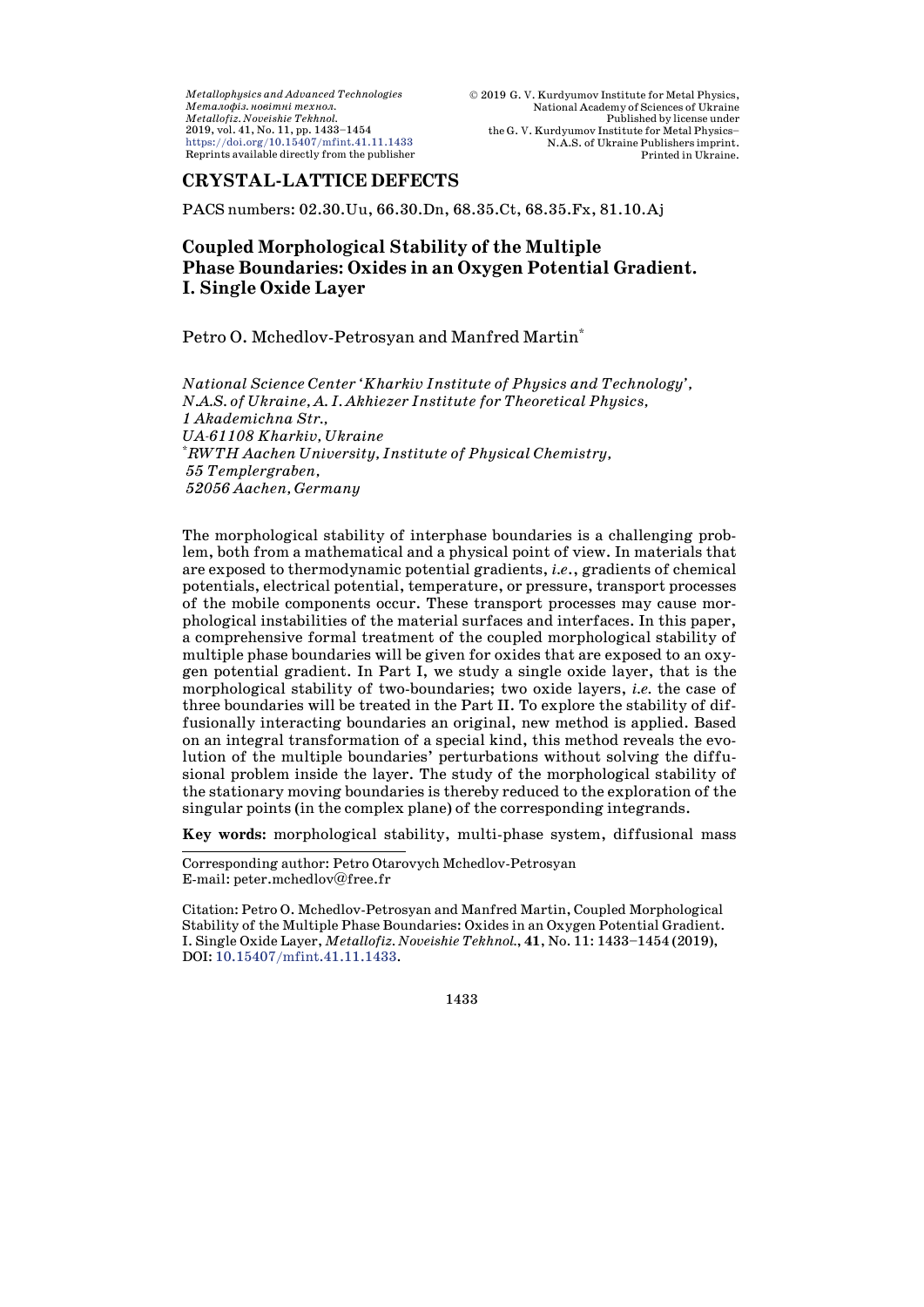#### 1434 PETRO O. MCHEDLOV-PETROSYAN and MANFRED MARTIN

transport, integral transform.

Морфологічна стійкість міжфазних границь являє собою серйозну проблему як з математичної, так і з фізичної точки зору. У матеріалах, підданих дії градієнтів термодинамічних потенціалів, тобто градієнтів хімічних потенціалів, електричних потенціалів, температури або тиску, виникають процеси переносу мобільних компонентів. Ці процеси можуть викликати морфологічні нестійкості поверхонь і міжфазних границь. У цій статті для оксидів, що знаходяться під дією градієнта хімічного потенціалу кисню, дається детальне теоретичне дослідження взаємозалежної морфологічної стійкості. У частині I ми досліджуємо один оксидний шар, тобто морфологічну стійкість двох границь; випадок двох оксидних шарів, тобто трьох границь, буде розглянутий у частині II. Для дослідження взаємозалежної стійкості дифузійно взаємодіючих границь використовується новий математичний метод, заснований на спеціальному інтегральному перетворенні. Цей метод дозволяє виявляти еволюцію збурень множинних границь без вирішення дифузійної задачі усередині шару. Тим самим вивчення морфологічної стійкості границь, що стаціонарно рухаються, зводиться до дослідження сингулярностей (у комплексній площині) підінтегральних виразів певних інтегралів.

**Ключові слова:** морфологічна стійкість, багатофазні системи, дифузійне масоперенесення, інтегральне перетворення.

Морфологическая устойчивость межфазных границ представляет собой серьёзную проблему как с математической, так и с физической точки зрения. В материалах, подверженных действию градиентов термодинамических потенциалов, т.е. градиентов химических потенциалов, электрических потенциалов, температуры или давления, возникают процессы переноса мобильных компонентов. Эти процессы могут вызывать морфологические неустойчивости поверхностей и межфазных границ. В этой статье для оксидов, находящихся под действием градиента химического потенциала кислорода, даётся детальное теоретическое исследование взаимосвязанной морфологической устойчивости. В части I мы исследуем один оксидный слой, т.е. морфологическую устойчивость двух границ; случай двух оксидных слоёв, т.е. трёх границ, будет рассмотрен в части II. Для исследования взаимосвязанной устойчивости диффузионно взаимодействующих границ используется новый математический метод, основанный на специальном интегральном преобразовании. Этот метод позволяет выявлять эволюцию возмущений множественных границ без решения диффузионной задачи внутри слоя. Тем самым изучение морфологической устойчивости стационарно движущихся границ сводится к исследованию сингулярностей (в комплексной плоскости) подинтегральных выражений определённых интегралов.

**Ключевые слова:** морфологическая устойчивость, многофазные системы, диффузионный массоперенос, интегральное преобразование.

*(Received May 5, 2019)*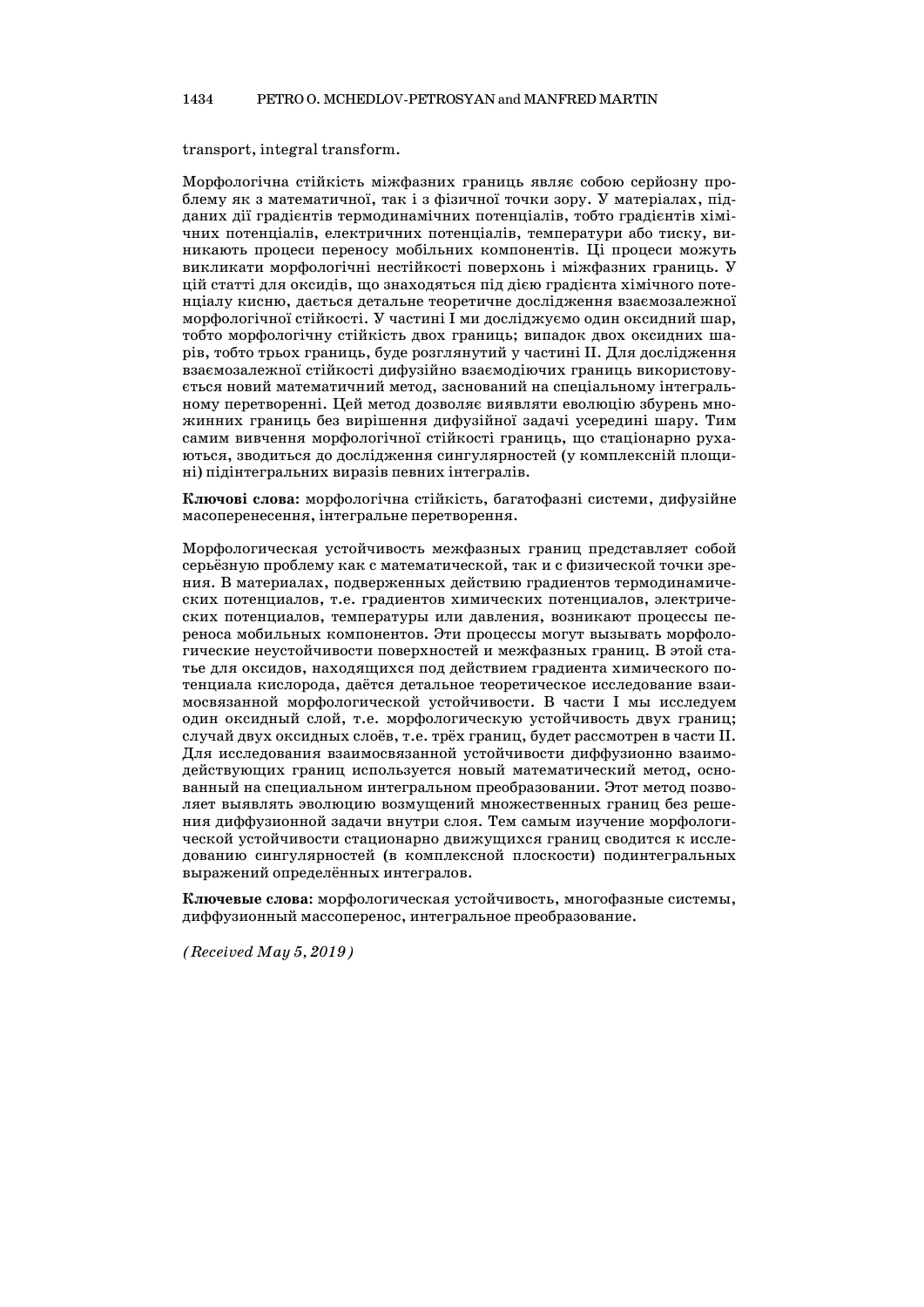#### **1. INTRODUCTION**

In many applications originally homogeneous materials are exposed to thermodynamic potential gradients, which can be gradients of temperature, chemical potential of one or more elements, electrical potential or uniaxial pressure. Well known examples are tarnishing layers on metallic materials [1, 2] which act as corrosion protection, thermal barrier coatings [3] acting as heat shield, solid electrolytes in fuel cells [4], or gas separation membranes [5]. The applied gradients act as a generalized thermodynamic forces, and induce directed fluxes of the mobile components. These fluxes may lead to a practically very important degradation phenomenon of the materials: The original morphology of the material surfaces might become unstable and a new surface morphology might be established (morphological instability) [6]. In addition to the practical implications, this moving-boundary problem is mathematically challenging. To explore the stability of diffusionally interacting boundaries, in this paper an original, new method is applied. Based on an integral transformation of a special kind, this method reveals the evolution of the multiple boundaries' perturbations without solving the diffusional problem inside the layer. The study of the morphological stability of the stationary moving boundaries is thereby reduced to exploration of the singular points (in the complex plane) of the corresponding integrands.

The class of materials considered here will be limited to oxides. Examples are  $\text{Al}_2\text{O}_3$  tarnishing layers on metallic alloys [1],  $\text{ZrO}_2$ -layers in thermal barrier coatings [3],  $Y_2O_3$ -doped  $ZrO_2$  (YSZ) being the solid electrolyte in solid oxide fuel cells (SOFC) and solid oxide electrolyzer cells (SOEC), (La, Sr)MnO<sub>3−*d*</sub> being the cathode material in (SOFCs) [4], or (La, Sr)CrO3<sup>−</sup>*<sup>d</sup>* in oxygen separation membranes [5]. Recently, very thin oxide films,  $e.g. SrTiO<sub>3</sub>$  or  $GaO<sub>x</sub>$  have found increased interest due to their ability for resistive switching [7, 8]. In all of these examples, oxygen potential gradients appear across the oxide layer, either directly applied externally or as a result of another applied gradient.

In this paper we consider a semiconducting binary oxide  $A_{1-\delta}O$  where oxygen is practically immobile, while cations A are mobile *via* cation vacancies V (with fraction  $\delta \ll 1$ ). Examples are the binary transition metal oxides  $(A = Ni, Co, Fe, Mn)$ . In Part I of this paper, the morphological stability of  $A_{1-\delta}$ O exposed to an external oxygen potential gradient will be investigated in an exact way and will be compared to our earlier, approximate solution [9].

In a nonstoichiometric binary transition metal oxide  $A_{1-\delta}O$  the concentration of cation vacancies increases with increasing oxygen partial pressure in the surrounding gas. If such an oxide is chemically reduced by lowering the oxygen partial pressure, cation vacancies V, and electron holes h• diffuse to the crystal surface, where reduction of the ox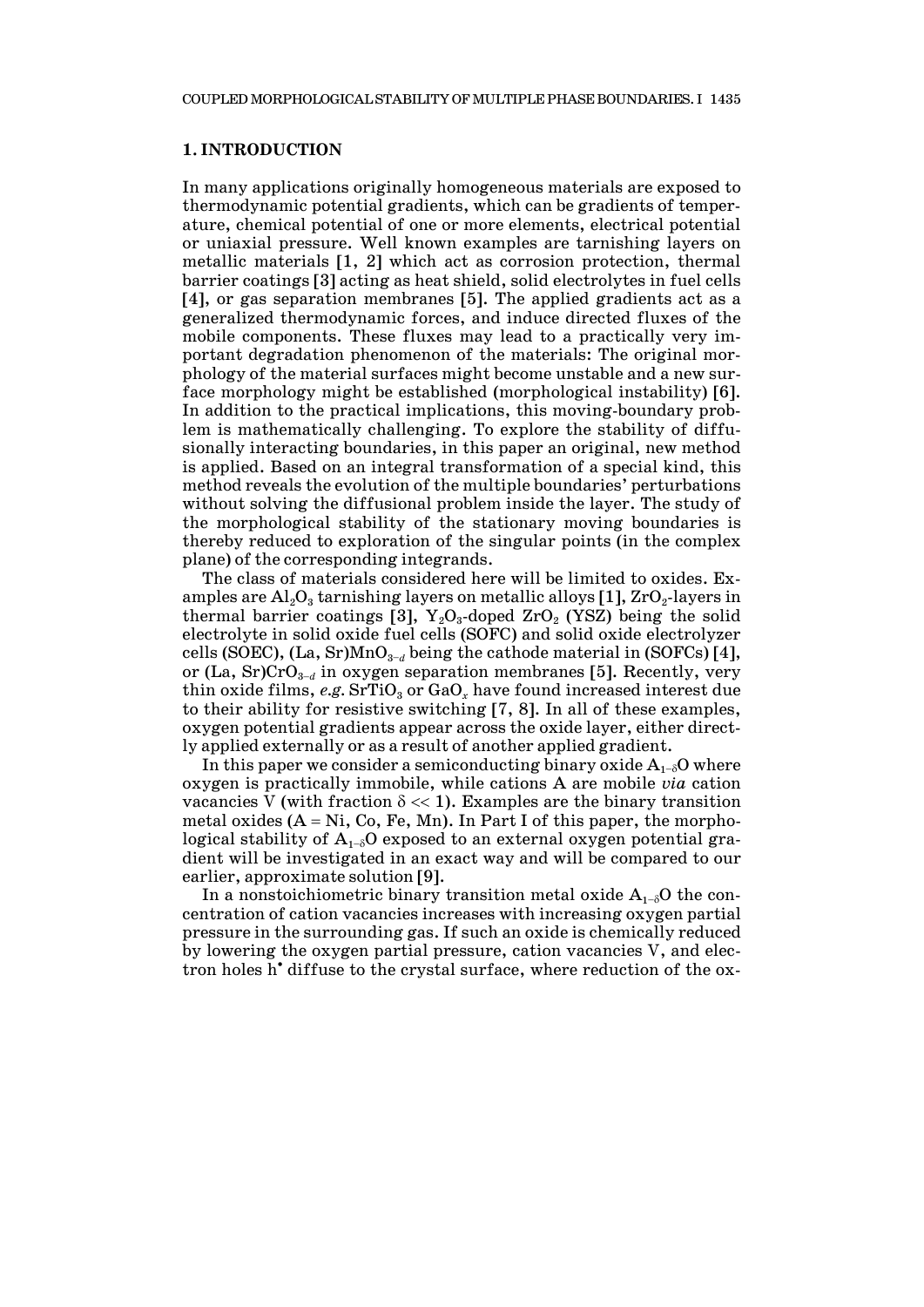ide takes place:

$$
O^{2-} + V + 2h^{*} \rightarrow \frac{1}{2}O_{2}(g).
$$
 (1)

This reduction process corresponds to the arrival of a vacancy and two electron holes at the surface and the release of oxygen from the crystal. Thus a structural unit composed of a cation vacancy and an anion, is removed from the crystal while the number of cations is conserved. The crystal surface acts as vacancy sink until the new equilibrium state is reached. In contrast to this non-stationary situation, a stationary non-equilibrium state can be established by exposing an oxide layer with two parallel surfaces to a gradient of the oxygen partial pressure, resulting in reduction at the low oxygen potential side and oxidation (the reversal of the above reaction  $(1)$ ) at the high oxygen potential side (Fig. 1).

After a transient time, a stationary flux of vacancies and a corresponding flux of A-ions in the opposite direction occur, which are fed by the surface reaction (1) and the reverse of it. As a result of this 'vacancy wind' both crystal surfaces move (relative to the immobile oxygen sublattice) towards the side of higher partial pressure.

The corresponding one-dimensional diffusion problem was solved under the following assumptions [9]: i) the crystal surfaces are planar. ii) The chemical diffusion coefficient *D* is constant. iii) Local equilibrium is established at the boundaries, *i.e.* phase boundary reaction kinetics is very fast compared to bulk diffusion. The stationary solution was obtained by transforming the diffusion equation for the vacancies (or the cations A) and the mass balances at the oxide/gas boundaries to



**Fig. 1**. Schematic presentation of an oxide  $A_{1-\delta}$ O exposed to an oxygen potential gradient.  $P_1$  and  $P_2$  (> $P_1$ ) are the corresponding oxygen partial pressures in the gas phases. Dashed lines represent planar oxide surfaces, solid lines perturbed surfaces. *L* is the width of the oxide layer.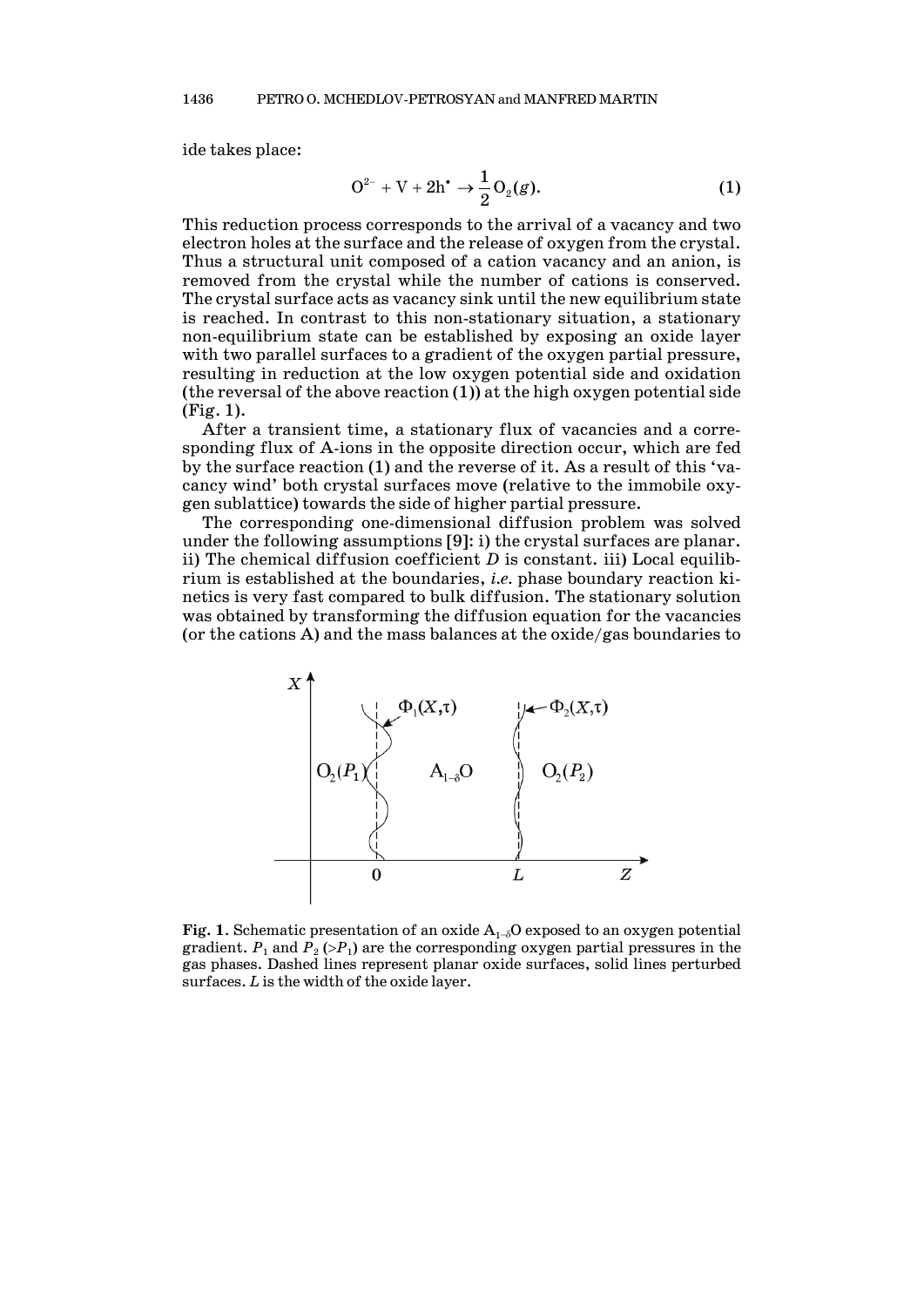a moving reference frame,  $0 \le z \le L$  (*L* is the sample thickness), in which both surfaces are at rest.

Now, the question about the morphological stability of the surfaces of such a moving oxide layer naturally arises. Remarkably, despite the huge amount of publications on the subject of morphological stability, to the best of our knowledge the stability of two or more surfaces coupled by the diffusional mass transfer was not studied. In the present work the problem of linear stability of such surfaces is treated analytically. For two coupled surfaces (single layer) the results are exact; they are then compared to the results of a quasi-stationary approximation, which is shown to be quite precise. The coupled stability of three surfaces (two layers of different oxides of the same metal) will be considered in the Part II of this paper.

## **2. SETTING OF THE PROBLEM**

In Ref. [9] we found that the surfaces (1) and (2) exhibit different morphological stabilities. While surface (1) was morphologically unstable, surface (2) was morphologically stable. These experimental results were supported by means of a linear stability analysis of each surface without any diffusional coupling of the surfaces. In the present work, this problem is generalized by exploring the morphological stability of two diffusionally interacting surfaces.

It is worth mentioning that from the formal point the result of [9] may look paradoxical: if the interaction of the boundaries is taken into account the perturbations of the boundaries are governed by a coupled linear equation system; a linear system could be either stable or unstable as a whole; so formally both boundaries with necessity should be either stable or unstable. Below we see how this paradox is resolved in a very clear and physical way. To explore the stability of diffusionally interacting boundaries the method developed in [10, 11] is applied. The problem is solved analytically; the detailed descriptions of the (necessary) quite lengthy calculations can be found in the Appendixes.

For convenience we reiterate the problem setting from [9] (the present notations are slightly different). In the moving reference frame, moving with a constant velocity *V* relative to the immobile oxygen sublattice (identical to the laboratory frame, see Fig. 1) the governing equation takes the form

$$
\frac{\partial C}{\partial \tau} - V \frac{\partial C}{\partial Z} - D \left( \frac{\partial^2 C}{\partial X^2} + \frac{\partial^2 C}{\partial Z^2} \right) = 0, \tag{2}
$$

where  $C = \delta/\omega$  is the vacancy concentration,  $\omega$  the molar volume of the oxide AO, *D* is the chemical diffusion coefficient (both of which are presumed to be constant that is independent on  $\delta$ ), *X* and *Z* the spatial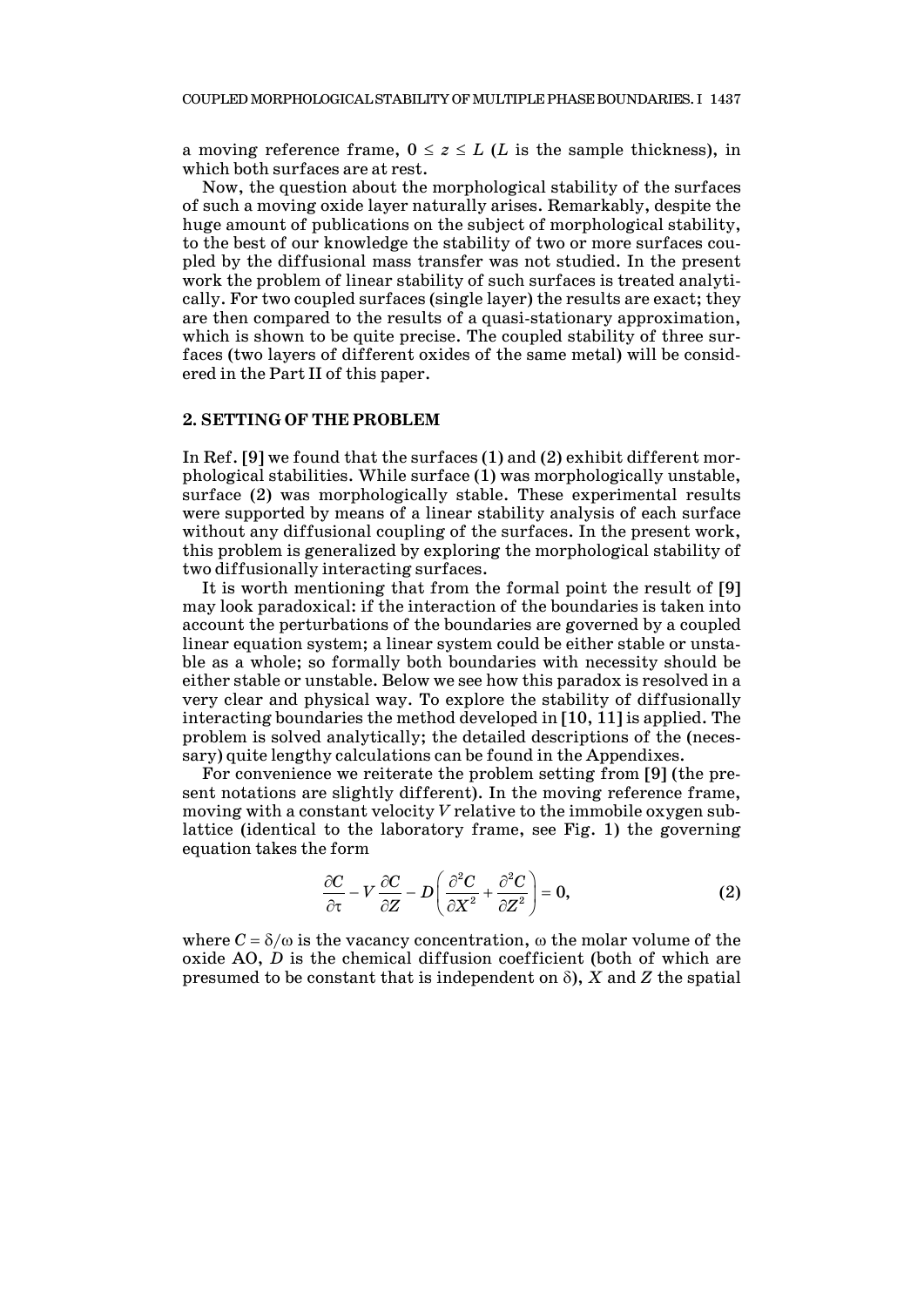coordinates (see Fig. 1), and  $\tau$  the time.

Looking for small deviations  $u(X, Z, \tau)$  from the stationary solution *Cs*(*Z*) corresponding to constant width *L* of the oxide layer

$$
C = C_s(Z) + u(X, Z, \tau) \tag{3}
$$

and slightly non planar, non-stationary boundaries (see Fig. 1)

$$
Z_1(X, \tau) = 0 + \Phi_1(X, \tau), \quad Z_2(X, \tau) = L + \Phi_2(X, \tau), \tag{4}
$$

the (equilibrium) boundary conditions are

$$
C_s\big|_{Z=0} + u\big|_{Z=0} + \frac{\partial C_s}{\partial Z}\bigg|_{Z=0} \Phi_1(X,\tau) = C_1 \left(1 - \tilde{\Gamma}_1 \frac{\partial^2 \Phi_1}{\partial X^2}\right),\tag{5}
$$

$$
C_s\big|_{Z=L} + u\big|_{Z=L} + \frac{\partial C_s}{\partial Z}\bigg|_{Z=L} \Phi_2(X,\tau) = C_2 \left(1 + \tilde{\Gamma}_2 \frac{\partial^2 \Phi_2}{\partial X^2}\right),\tag{6}
$$

where  $\tilde{\Gamma}_{1,2}$  are the capillary lengths. The mass balance equations at both boundaries are

$$
V + \dot{\Phi}_1(X, \tau) = \frac{\omega}{1 - \delta_1} D \left( \frac{\partial C_s}{\partial Z} \bigg|_{Z=0} + \frac{\partial u}{\partial Z} \bigg|_{Z=0} + \frac{\partial^2 C_s}{\partial Z^2} \bigg|_{Z=0} \Phi_1(X, \tau) \right), \tag{7}
$$

$$
V + \dot{\Phi}_2(X, \tau) = \frac{\omega}{1 - \delta_2} D \left( \frac{\partial C_s}{\partial Z} \bigg|_{Z=L} + \frac{\partial u}{\partial Z} \bigg|_{Z=L} + \frac{\partial^2 C_s}{\partial Z^2} \bigg|_{Z=L} \Phi_2(X, \tau) \right), \tag{8}
$$

where  $\delta_i$ ,  $i = 1, 2$  are the deviations from stoichiometry at the corresponding boundaries. If we look for the stationary ('zero order') solution, which is only *Z*-dependent, both the equation (2) and the boundary conditions (5)–(8) simplify essentially. The solution of this system is given in Appendix 1; the corresponding stationary values [9] of the layer width *L* and the velocity *V* are given by Eqs. (90) and (91).

#### **3. STABILITY ANALYSIS FOR THE SINGLE OXIDE LAYER**

We consider the single oxide layer, *i.e.* is the coupled morphological stability of two gas/solid interfaces (see Fig. 1). The governing equation and boundary conditions for the first order perturbations are (see  $(2)-(8)$ 

$$
\frac{1}{D}\frac{\partial u}{\partial \tau} = \frac{V}{D}\frac{\partial u}{\partial Z} + \frac{\partial^2 u}{\partial X^2} + \frac{\partial^2 u}{\partial Z^2},
$$
(9)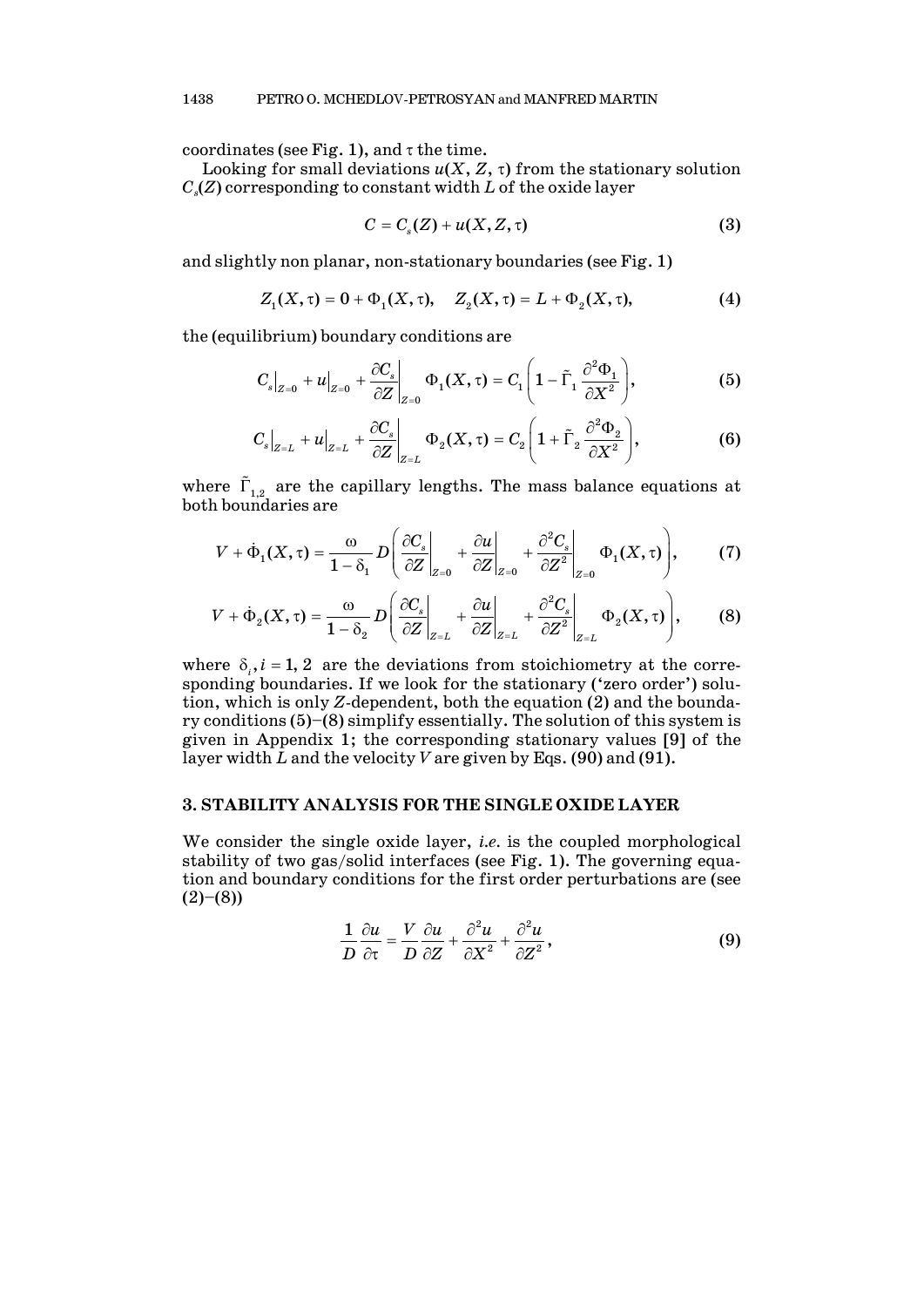$$
u\Big|_{Z=0} + \frac{V}{D} \frac{1-\delta_1}{\omega} \Phi_1(X,\tau) + C_1 \tilde{\Gamma}_1 \frac{\partial^2 \Phi_1}{\partial X^2} = 0, \tag{10}
$$

$$
u\Big|_{Z=L} + \frac{V}{D} \frac{1-\delta_2}{\omega} \Phi_2(X,\tau) - C_2 \tilde{\Gamma}_2 \frac{\partial^2 \Phi_2}{\partial X^2} = 0, \tag{11}
$$

$$
\frac{1}{D} \frac{\partial \Phi_1}{\partial \tau} = \frac{\omega}{1 - \delta_1} \frac{\partial u}{\partial Z}\bigg|_{Z=0} - \left(\frac{V}{D}\right)^2 \Phi_1(X, \tau),\tag{12}
$$

$$
\frac{1}{D} \frac{\partial \Phi_2}{\partial \tau} = \frac{\omega}{1 - \delta_2} \frac{\partial u}{\partial Z}\bigg|_{Z=L} - \left(\frac{V}{D}\right)^2 \Phi_2(X, \tau), \tag{13}
$$

where we have used the expressions (92), (93) for the values of the derivatives 2  $\left.\begin{matrix} \mathbf{0} & \partial \mathbf{Z}^{2}\end{matrix}\right|_{\mathbf{Z}=\mathbf{0}}$  $\frac{s}{2}$ ,  $\frac{0}{2}$  $Z=0$   $\overline{Z}$   $|Z|$  $|C_s|$   $\partial^2 C_s$  $Z\left|_{Z=0}\right\rangle \left.\left.\right.\right. \left.\left.\partial Z^{2}\right.\right|_{Z=0}$  $\partial C_s$   $\qquad \partial$  $\partial Z\big|_{Z=0}$   $\hat{O}$ and  $\frac{1}{2}$ ,  $\frac{\partial^2 C_s}{\partial \mathbf{Z}^2}$ ,  $Z=L$   $Z=L$  $|C_s|$   $\partial^2 C$  $Z\left|_{Z=L}\right\rangle \left\langle \partial Z^{2}\right|_{Z=L}$ ∂ $C_s$ | ∂  $\partial Z \big|_{Z=L}$   $\partial$ see Appendix 1. Taking the stationary width *L* of the layer as the length scale and, cor-

respondingly rescaling all other lengths  $Z/L = z$ ,  $X/L = x$ ,  $\Phi_i / L = \varphi_i$ ,  $\int_{I_i}^{L} / L = \Gamma_i$ , and time  $\tau / (L^2/D) = t$ , and measuring *u* in molar fractions  $\omega u = \tilde{u}$  we are led to the dimensionless system for the concentration's perturbation field

$$
\frac{\partial \tilde{u}}{\partial t} = 2\xi \frac{\partial \tilde{u}}{\partial z} + \frac{\partial^2 \tilde{u}}{\partial x^2} + \frac{\partial^2 \tilde{u}}{\partial z^2},\tag{14}
$$

where

$$
\xi = \frac{VL}{2D} = \frac{1}{2} \ln \frac{1 - \delta_1}{1 - \delta_2}.
$$
 (15)

The boundary conditions at the positions of the planar boundaries, *z* =  $= 0$  and  $z = 1$ , are

$$
\tilde{u}\big|_{z=0} + 2\xi(1-\delta_1)\varphi_1(x,t) + \delta_1\Gamma_1\frac{\partial^2\varphi_1}{\partial x^2} = 0,
$$
\n(16)

$$
\tilde{u}\big|_{z=1} + 2\xi(1-\delta_2)\varphi_2(x,t) - \delta_2\Gamma_2\frac{\partial^2\varphi_2}{\partial x^2} = 0,
$$
\n(17)

$$
\frac{\partial \varphi_1}{\partial t} = \frac{1}{1 - \delta_1} \left. \frac{\partial \tilde{u}}{\partial z} \right|_{z=0} - 4 \xi^2 \varphi_1(x, t), \tag{18}
$$

$$
\frac{\partial \varphi_2}{\partial t} = \frac{1}{1 - \delta_2} \frac{\partial \tilde{u}}{\partial z} \bigg|_{z=1} - 4 \xi^2 \varphi_2(x, t). \tag{19}
$$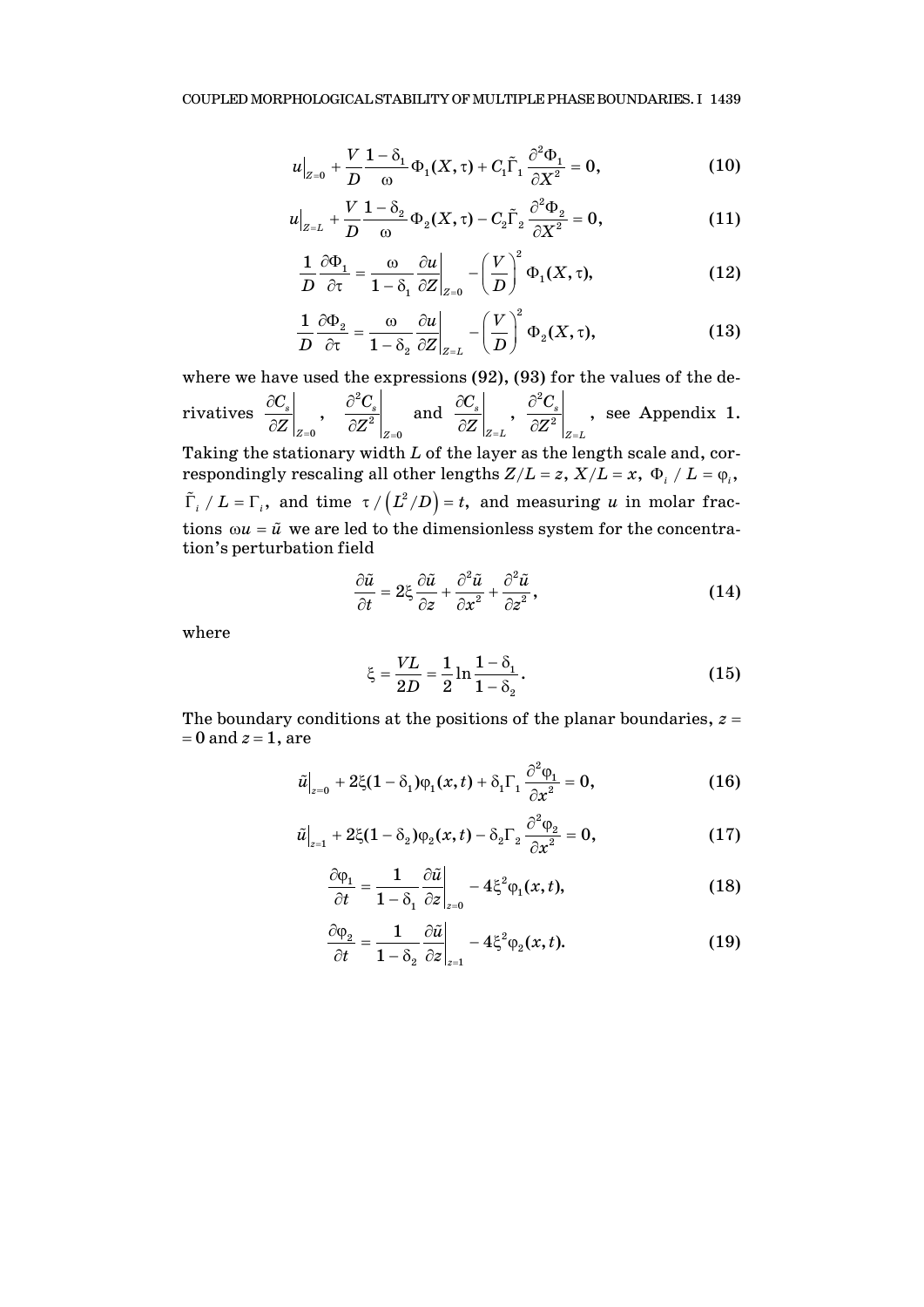Introducing the Fourier transforms

$$
\varphi_j(x,t) = \frac{1}{\sqrt{2\pi}} \int_{-\infty}^{\infty} dk \exp(ikx) \overline{\varphi}_j(k,t), \ j=1, 2,
$$
 (20)

$$
\tilde{u}(x,z,t) = \frac{1}{\sqrt{2\pi}} \int_{-\infty}^{\infty} dk \exp(ikx) \overline{u}(k,z,t)
$$
 (21)

we obtain from  $(14)$  and  $(16)$ – $(19)$ 

$$
\frac{\partial \overline{u}}{\partial t} = 2\xi \frac{\partial \overline{u}}{\partial z} + \frac{\partial^2 \overline{u}}{\partial z^2} - k^2 \overline{u},\tag{22}
$$

$$
\overline{u}\big|_{z=0} + 2\xi(1-\delta_1)\overline{\varphi}_1 - \delta_1\Gamma_1k^2\overline{\varphi}_1 = 0, \qquad (23)
$$

$$
\overline{u}\big|_{z=1} + 2\xi(1-\delta_2)\overline{\varphi}_2 + \delta_2\Gamma_2 k^2\overline{\varphi}_2 = 0, \qquad (24)
$$

$$
\frac{\partial \overline{\varphi}_1}{\partial t} = \frac{1}{1 - \delta_1} \frac{\partial \overline{u}}{\partial z} \bigg|_{z=0} - 4 \xi^2 \overline{\varphi}_1,\tag{25}
$$

$$
\frac{\partial \overline{\varphi}_2}{\partial t} = \frac{1}{1 - \delta_2} \frac{\partial \overline{u}}{\partial z} \bigg|_{z=1} - 4 \xi^2 \overline{\varphi}_2.
$$
 (26)

The method [10, 11] to be applied below essentially uses the asymptotical (in time) finiteness of  $\bar{u}$ ,  $\bar{\varphi}_1$ , and  $\bar{\varphi}_2$ . Therefore, to take into account the possible instability (which we are looking for) the new variables are introduced:

$$
w = \overline{u} \exp(-\eta t), \tag{27}
$$

$$
\gamma_i = \overline{\varphi}_i \exp(-\eta t), \quad i = 1, 2,
$$
\n(28)

where the constant  $\eta > 0$  at the moment remains undetermined. In terms of these new variables (22)–(26) become

$$
\frac{\partial w}{\partial t} = 2\xi \frac{\partial w}{\partial z} + \frac{\partial^2 w}{\partial z^2} - (k^2 + \eta)w,\tag{29}
$$

$$
w\Big|_{z=0} + \Big[2\xi\big(1-\delta_1\big) - \delta_1\Gamma_1k^2\Big]\gamma_1(k,t) = 0, \tag{30}
$$

$$
w\big|_{z=1} + \big[2\xi(1-\delta_2) + \delta_2\Gamma_2 k^2\big]\gamma_2(k,t) = 0, \qquad (31)
$$

$$
\frac{\partial \gamma_1}{\partial t} = \frac{1}{1 - \delta_1} \frac{\partial w}{\partial z}\bigg|_{z=0} - (4\xi^2 + \eta)\gamma_1,\tag{32}
$$

$$
\frac{\partial \gamma_2}{\partial t} = \frac{1}{1 - \delta_2} \left. \frac{\partial w}{\partial z} \right|_{z=1} - (4\xi^2 + \eta)\gamma_2.
$$
 (33)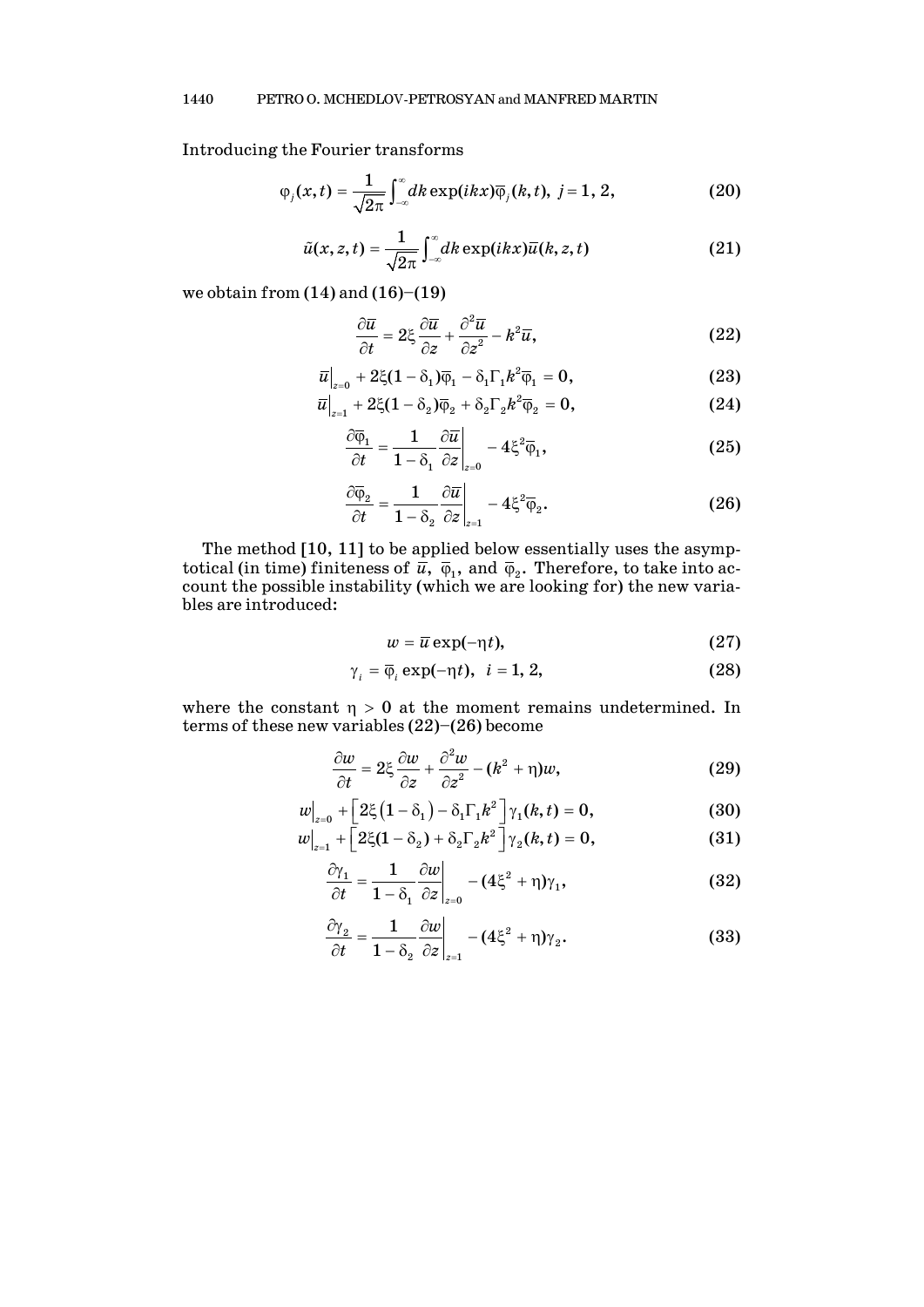The term  $\eta \cdot \omega$  in (29) may be considered physically as some kind of fictitious 'dissipation', which may be adjusted to compensate the possible instability. Now the method [10, 11] is applied. First we perform the integral transformations of (29) using as a kernel functions

$$
K_n = \exp(\nu_n z), \quad n = 1, 2,
$$
\n
$$
(34)
$$

where

$$
v_{1,2} = \xi \pm \sqrt{\xi^2 + k^2 + \eta + p}, \ \ p > 0,
$$
 (35)

*i.e.* is we introduce

$$
I_n(k, p, t) = \int_0^1 w(k, z, t) \exp(v_n z) dz, \ \ n = 1, 2. \tag{36}
$$

This yields two ordinary differential equations for *In*

$$
\frac{\partial I_n}{\partial t} = pI_n + \Phi_n, n = 1, 2,
$$
\n(37)

where

$$
\Phi_n = (2\xi - v_n) \Big[ w\big|_{z=1} \exp(v_n) - w\big|_{z=0} \Big] + \frac{\partial w}{\partial z} \Big|_{z=1} \exp(v_n) - \frac{\partial w}{\partial z} \Big|_{z=0} . \tag{38}
$$

Solving (37) we obtain

$$
I_n(p, k, t) \exp(-pt) = \int_0^t \Phi_n \exp(-pq) dq + I_{n0}, \quad n = 1, 2,
$$
 (39)

$$
I_{n0} = \int_0^1 \overline{u}(k, z, 0) \exp(v_n z) dz, \ \ n = 1, 2,
$$
 (40)

where  $\bar{u}(k, z, 0)$  is the Fourier transform (see (21)) of initial deviations of the concentration from the stationary solution inside the layer.

Even if the stationary solution appears to be unstable, that is the boundary perturbations  $φ<sub>i</sub>$  are increasing with time, selecting η (see (27), (28)), we can always 'shift'  $w$ ,  $\gamma_i$  to the stability threshold. At the threshold  $I_n$  are (see (36)) limited for  $t \to \infty$ . Taking this limit on both sides of (39), we get

$$
0 = \int_0^\infty \Phi_n \exp(-pq) dq + I_{n0}(k, p, 0), \ \ n = 1, 2. \tag{41}
$$

Using the boundary conditions (30)–(33), *w* and its derivatives could be eliminated from (38), and  $\Phi_n$  could be expressed *via*  $\gamma_i$  and  $\partial \gamma_i / \partial t$ only, this yields a system of two integral equations for  $\gamma_1$  and  $\gamma_2$ . The method, described above, was developed in [10, 11] on the basis of an approach designed by Chekmaryova [13] for the solution of the onedimensional moving boundary problems for diffusion equations. While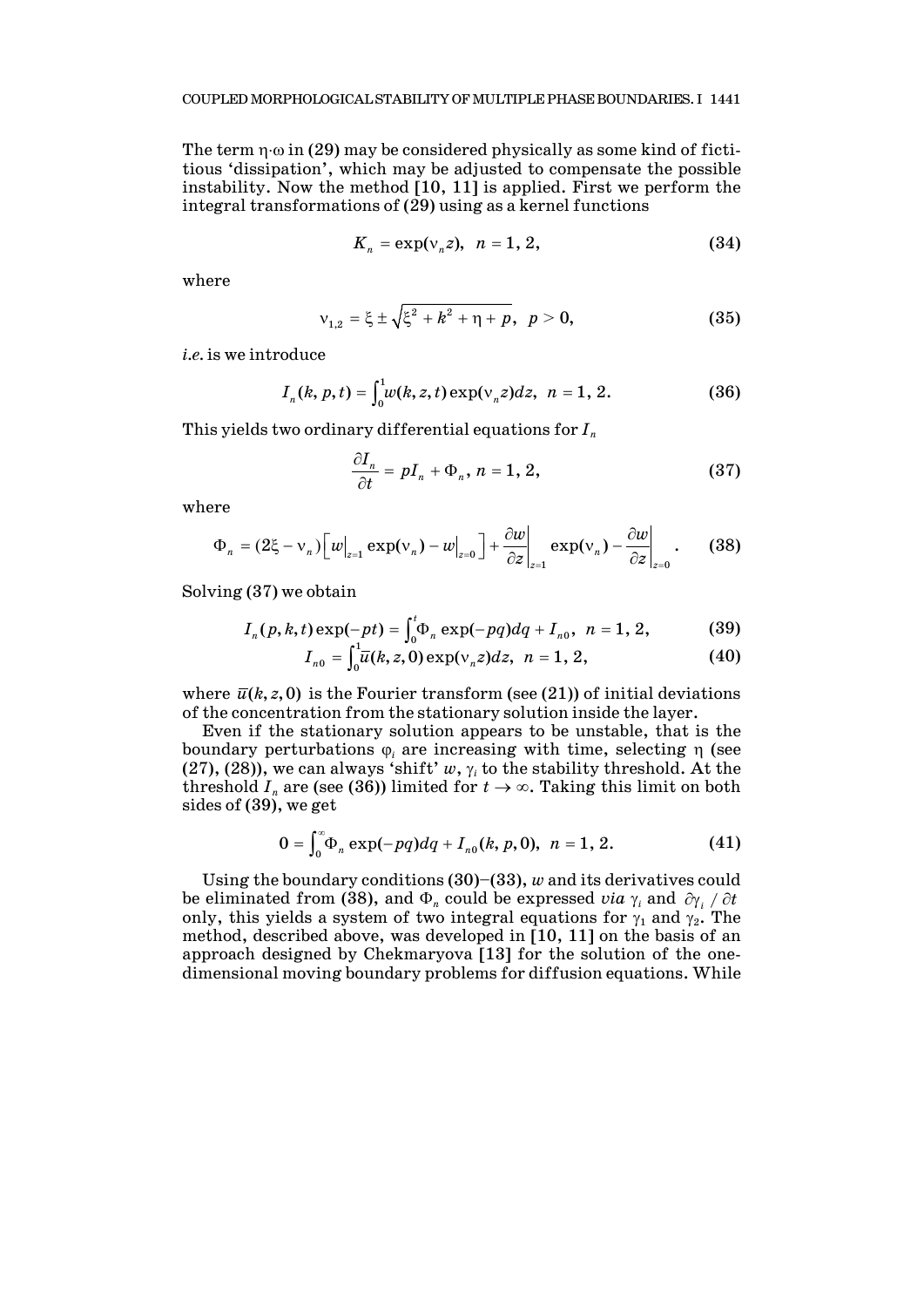for the moving boundary problems the integral equations (the analogue of (41)) are highly nonlinear, (41) is a linear one. Even more, for the present case it turns out to be a linear equation for the Laplace transforms of  $\gamma_1$ ,  $\gamma_2$ . Denoting the Laplace transforms of  $\gamma_i$  as  $\hat{\gamma}_i$ , we arrive at the following algebraic system of equations for  $\hat{\gamma}$ *i*

$$
\exp(v_1) \Big[ (1 - \delta_2) (2\xi v_1 + p + \eta) - v_2 \delta_2 \Gamma_2 k^2 \Big] \hat{\gamma}_2 -
$$
  
\n
$$
- \Big[ (1 - \delta_1) (2\xi v_1 + p + \eta) + v_2 \delta_1 \Gamma_1 k^2 \Big] \hat{\gamma}_1 =
$$
  
\n
$$
= -I_{10}(k, p, 0) + (1 - \delta_2) \exp(v_1) \gamma_2(k, 0) - (1 - \delta_1) \gamma_1(k, 0),
$$
  
\n
$$
\exp(v_2) \Big[ (1 - \delta_2) (2\xi v_2 + p + \eta) - v_1 \delta_2 \Gamma_2 k^2 \Big] \hat{\gamma}_2 -
$$
  
\n
$$
- \Big[ (1 - \delta_1) (2\xi v_2 + p + \eta) + v_1 \delta_1 \Gamma_1 k^2 \Big] \hat{\gamma}_1 =
$$
  
\n
$$
= -I_{20}(k, p, 0) + (1 - \delta_2) \exp(v_2) \gamma_2(k, 0) - (1 - \delta_1) \gamma_1(k, 0),
$$
  
\n(43)

where  $\gamma_i(k,0) = \overline{\varphi}_i(k,0)$ , that is initial values of the *k*-th Fourier mode of the boundaries' perturbations. Introducing notations

$$
\overline{\Gamma}_i = \frac{\delta_i \Gamma_i}{1 - \delta_i}, \ i = 1, 2, \quad \overline{I}_{10} = I_{10} \frac{1}{1 - \delta_1}, \ \overline{I}_{20} = \frac{1}{1 - \delta_2} I_{20}, \tag{44}
$$

and taking into account (see (15) and (35))

$$
\frac{1-\delta^{(2)}}{1-\delta^{(1)}}=\exp(-2\xi),\ \ v_1+v_2=2\xi
$$

we rewrite  $(42)$ ,  $(43)$ , as

$$
\exp(-v_2) \Big[ (2\xi v_1 + p + \eta) - v_2 \overline{\Gamma}_2 k^2 \Big] \hat{\gamma}_2 -
$$
  
\n
$$
- \Big[ (2\xi v_1 + p + \eta) + v_2 \overline{\Gamma}_1 k^2 \Big] \hat{\gamma}_1 =
$$
  
\n
$$
= -\overline{I}_{10}(k, p, 0) + \exp(-v_2) \gamma_2(k, 0) - \gamma_1(k, 0),
$$
  
\n
$$
\exp(-v_1) \Big[ (2\xi v_2 + p + \eta) - v_1 \overline{\Gamma}_2 k^2 \Big] \hat{\gamma}_2 -
$$
  
\n
$$
- \Big[ (2\xi v_2 + p + \eta) + v_1 \overline{\Gamma}_1 k^2 \Big] \hat{\gamma}_1 =
$$
  
\n
$$
= -\overline{I}_{20}(k, p, 0) + \exp(-v_1) \gamma_2(k, 0) - \gamma_1(k, 0).
$$
\n(46)

**Zero Surface Tension Case**. In the present work we are mainly targeting the effect of the diffusional interaction of the moving boundaries on their morphological stability. Both renormalized capillary lengths  $\overline{\Gamma}_i$  are quite small (see (44):  $\Gamma_i = \frac{\tilde{\Gamma}_i}{I} \sim 10^{-6}$ ,  $\frac{1}{\mu} = \frac{1}{L} \sim 10^{-6}, \frac{0}{1-\delta_i} \sim 10^{-2},$  $\frac{\delta_i}{-\delta_i} \sim 10^{-2}$ , or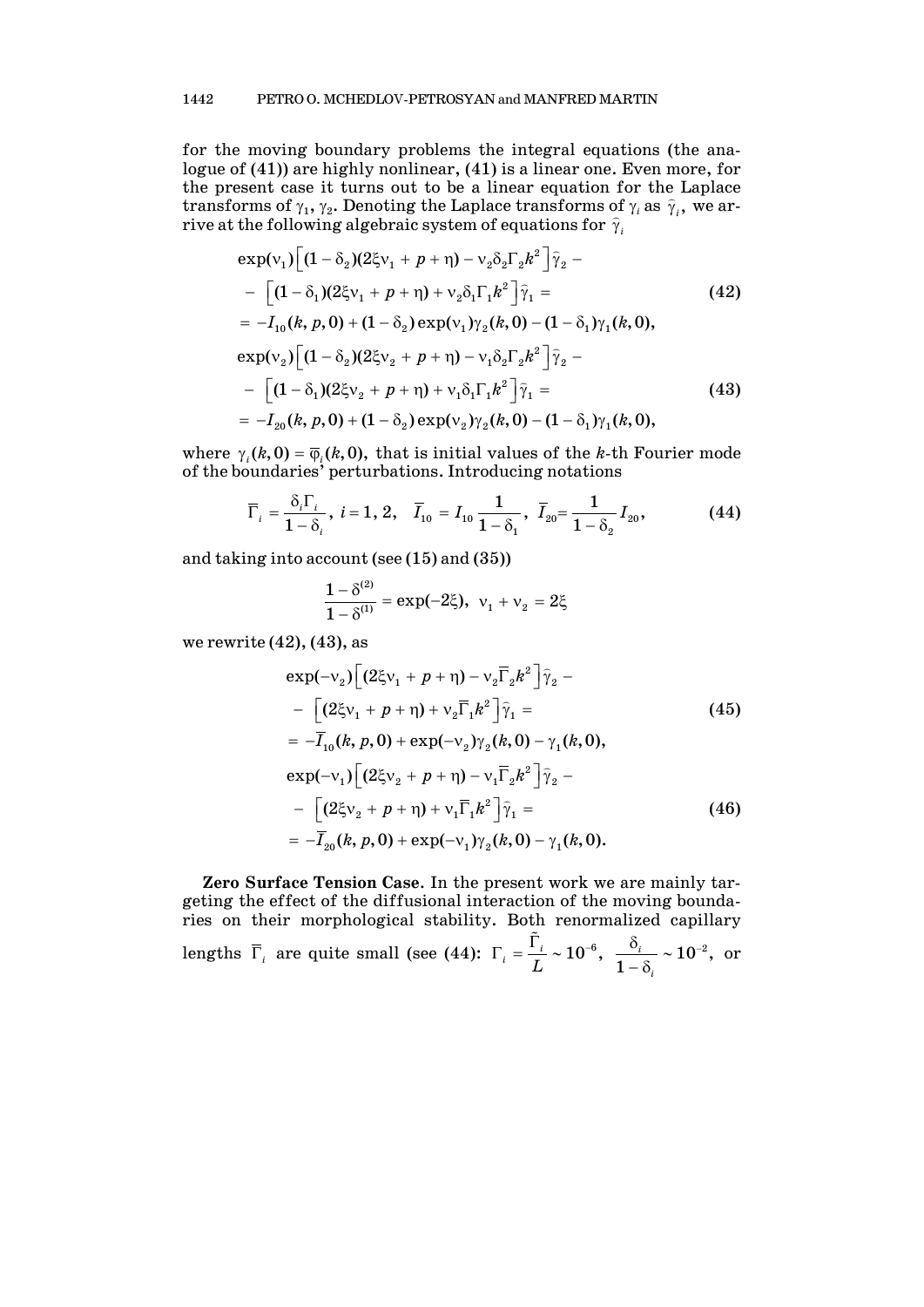less). That is, the influence of surface tension may be essential only for the perturbations with the wave length less than *L*⋅10<sup>−</sup><sup>4</sup> [9]. So we may first set for simplicity  $\overline{\Gamma}_i = 0$ , postponing the discussion of the nonzero Γ*<sup>i</sup>* to a future work. We also do not consider the effect of initial perturbations of the concentration field inside the layer, taking  $\overline{I}_{10} = \overline{I}_{20} = 0$ . It was shown in [10] that for rather weak assumptions about the initial perturbations of the concentration field inside the layer (expandability in a converging Taylor series) their influence on the boundaries' instability is negligible. Then the system (45), (46) takes the form:

$$
(2\xi v_1 + p + \eta) \left[\exp(-v_2)\hat{\gamma}_2 - \hat{\gamma}_1\right] =
$$
  
=  $\exp(-v_2)\gamma_2(k, 0) - \gamma_1(k, 0),$  (47)

$$
(2\xi v_2 + p + \eta) [\exp(-v_1)\hat{\gamma}_2 - \hat{\gamma}_1] =
$$
  
=  $\exp(-v_1)\gamma_2(k, 0) - \gamma_1(k, 0).$  (48)

Solving system (47), (48) for  $\widehat{\gamma}_{i}$ , we obtain

$$
\hat{\gamma}_1 = \hat{F}_{11}\gamma_1(k,0) + \hat{F}_{12}\gamma_2(k,0),
$$
\n(49)

$$
\hat{\gamma}_2 = \hat{F}_{21}\gamma_1(k,0) + \hat{F}_{22}\gamma_2(k,0),
$$
\n(50)

where the functions  $\widehat{F}_{\!\scriptscriptstyle i j}$  are:

$$
\widehat{F}_{11} = \frac{1}{1 - \exp(v_2 - v_1)} \left[ \frac{1}{2\xi v_2 + p + \eta} - \frac{\exp(v_2 - v_1)}{2\xi v_1 + p + \eta} \right],
$$
(51)

$$
\widehat{F}_{12} = \frac{\exp(-v_1)}{1 - \exp(v_2 - v_1)} \left[ \frac{1}{2\xi v_1 + p + \eta} - \frac{1}{2\xi v_2 + p + \eta} \right],
$$
(52)

$$
\widehat{F}_{21} = \frac{\exp(\nu_2)}{1 - \exp(\nu_2 - \nu_1)} \left[ \frac{1}{2\xi\nu_2 + p + \eta} - \frac{1}{2\xi\nu_1 + p + \eta} \right],
$$
(53)

$$
\widehat{F}_{22} = \frac{1}{1 - \exp(v_2 - v_1)} \left[ \frac{1}{2\xi v_1 + p + \eta} - \frac{\exp(v_2 - v_1)}{2\xi v_2 + p + \eta} \right].
$$
 (54)

Performing the inverse Laplace transform, one obtains the exact (fully time-dependent) expressions for the evolution of the boundary perturbations:

$$
\gamma_1(k,t) = F_{11}\gamma_1(k,0) + F_{12}\gamma_2(k,0), \qquad (55)
$$

$$
\gamma_2(k,t) = F_{21}\gamma_1(k,0) + F_{22}\gamma_2(k,0). \tag{56}
$$

Here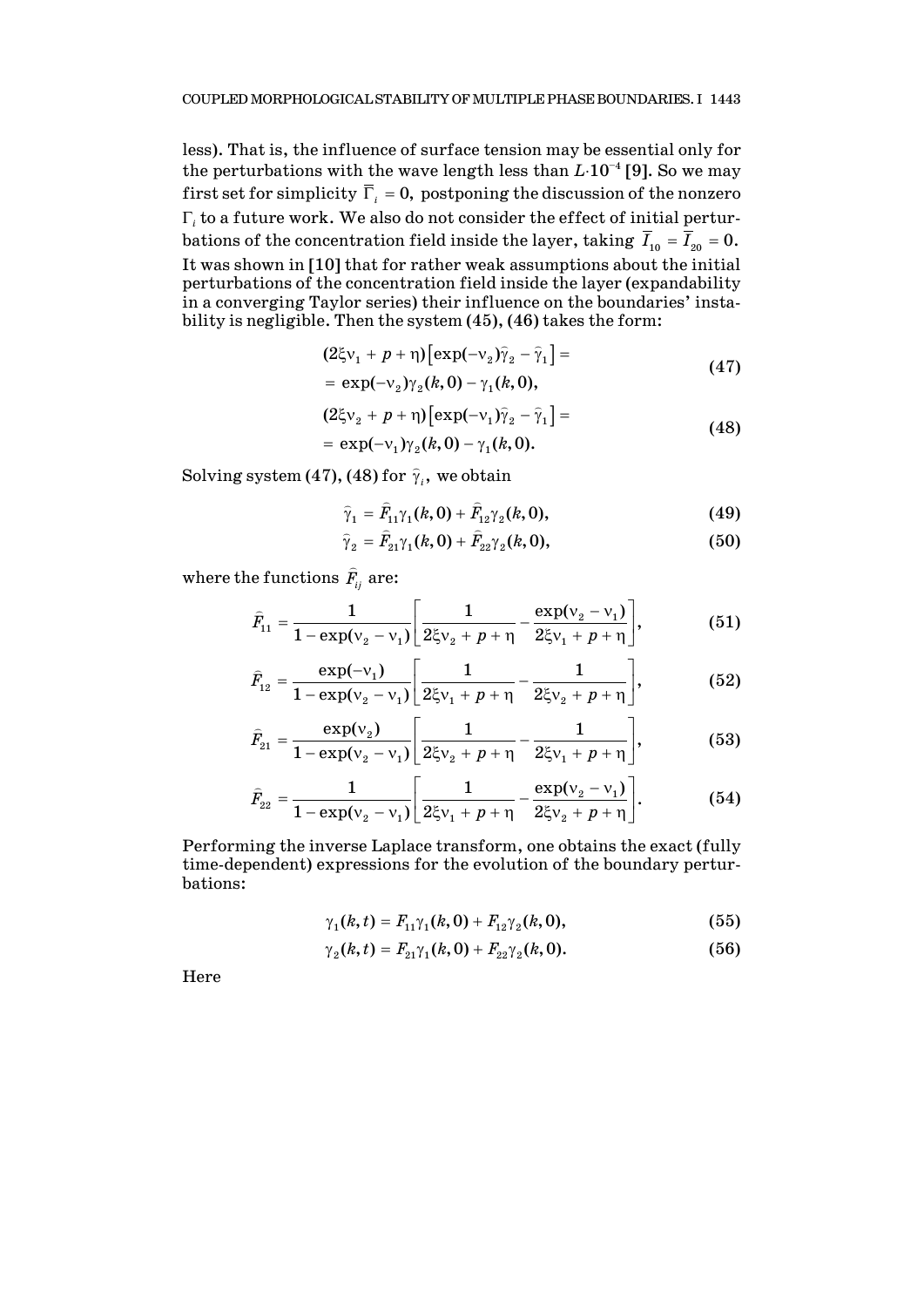$$
F_{ij} = \frac{1}{2\pi i} \int_{a-i\infty}^{a+i\infty} \widehat{F}_{ij}(p,k) \exp(pt) dp.
$$
 (57)

It is evident from (55), (56) that the  $F_{11}$  and  $F_{22}$  exhibit the 'self-action' of the reducing and oxidizing boundaries, respectively, that is the evolution of their own initial perturbations. On the other hand, the  $F_{12}$  and  $F_{21}$  reveal the 'cross-action', that is the influence of the initial perturbation of the oxidizing boundary on the evolution of the reducing boundary and *vice versa*.

Of cause, this result may be obtained by the complete solution of the problem (29)–(33) *via* the Laplace transformation. However we succeeded in obtaining  $\gamma_i(k, t)$  only, without solving the problem completely. With increasing number of the boundaries, and/or of the components, this difference becomes increasingly important. Even more, to explore stability we do not need the full solutions for  $\gamma_i(k, t)$ . It is sufficient to detect the fastest growing modes only, which, in turn are determined by the singularities of the corresponding integrands in (57). It is convenient to introduce the new variable *y*:

$$
y = \xi^2 + k^2 + \eta + p. \tag{58}
$$

Then  $v_1 = \xi + \sqrt{y}$ ,  $v_2 = \xi - \sqrt{y}$ , see Eq. (35),  $p = y - \xi^2 - k^2 - \eta$  and  $(51)–(54)$  may be rewritten as

$$
\hat{F}_{11} = \frac{1}{1 - \exp(-2\sqrt{y})} \left[ \frac{1}{(\sqrt{y} - \xi - k)(\sqrt{y} - \xi + k)} - \frac{\exp(-2\sqrt{y})}{(\sqrt{y} + \xi - k)(\sqrt{y} + \xi + k)} \right],
$$
\n
$$
\hat{F}_{12} = \frac{\exp(-\xi - \sqrt{y})}{1 - \exp(-2\sqrt{y})} \left[ \frac{1}{(\sqrt{y} + \xi - k)(\sqrt{y} + \xi + k)} - \frac{1}{(\sqrt{y} - \xi - k)(\sqrt{y} - \xi + k)} \right],
$$
\n
$$
\hat{F}_{21} = \frac{\exp(\xi - \sqrt{y})}{1 - \exp(-2\sqrt{y})} \left[ \frac{1}{(\sqrt{y} - \xi - k)(\sqrt{y} - \xi + k)} - \frac{1}{(\sqrt{y} + \xi - k)(\sqrt{y} + \xi + k)} \right].
$$
\n(61)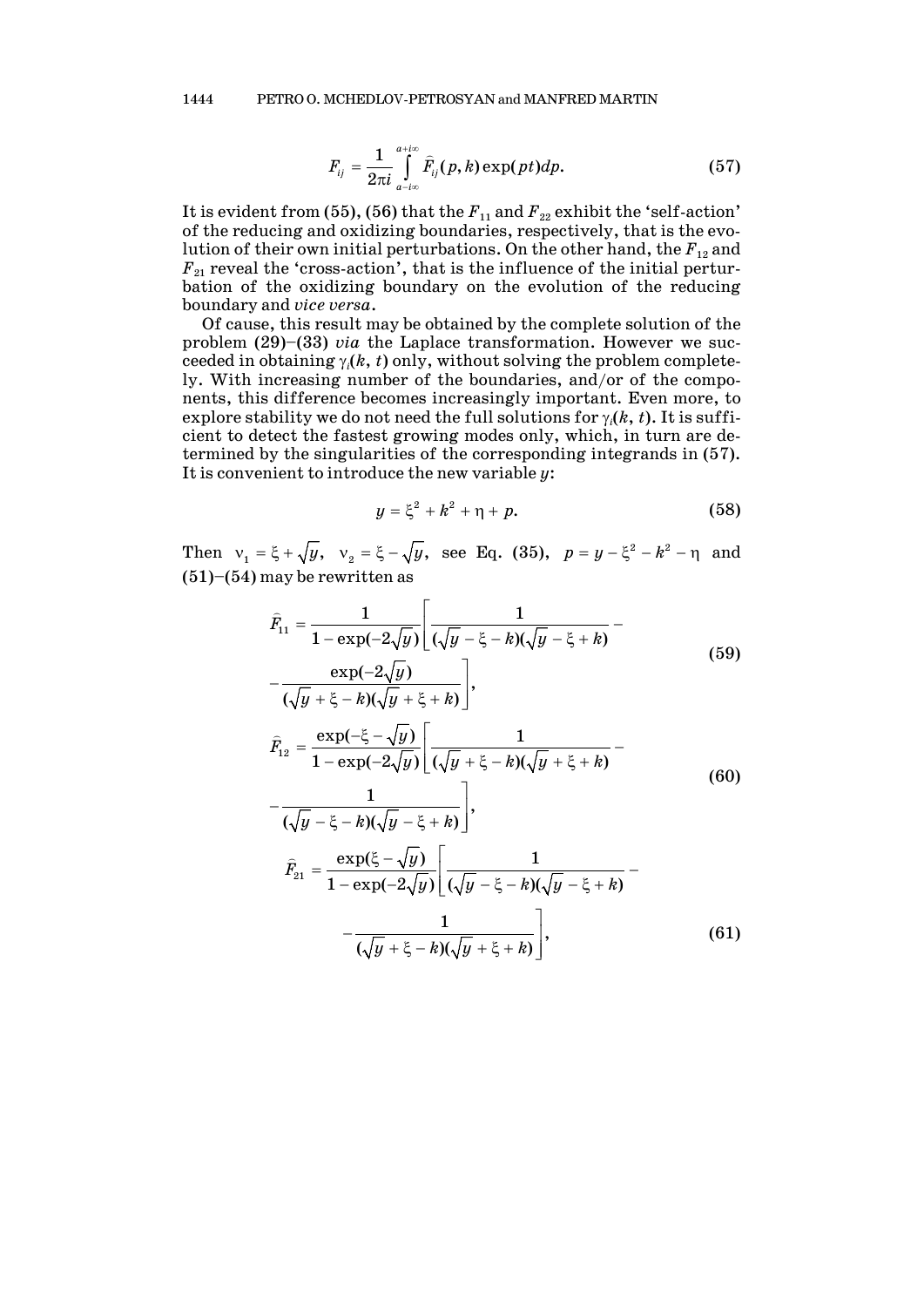$$
\hat{F}_{22} = \frac{1}{1 - \exp(-2\sqrt{y})} \left[ \frac{1}{(\sqrt{y} + \xi - k)(\sqrt{y} + \xi + k)} - \frac{\exp(-2\sqrt{y})}{(\sqrt{y} - \xi - k)(\sqrt{y} - \xi + k)} \right].
$$
\n(62)

Making use of (57) we get

$$
F_{lr} = \frac{1}{2\pi i} \exp \left\{-(\xi^2 + k^2 + \eta)t\right\} \left[J_{lr}^{(1)} - J_{lr}^{(2)}\right], l, r = 1, 2. \tag{63}
$$

From the eight integrals  $J_{lr}^{(m)}$ , *l*, *r*, *m* = 1, 2 we show here only  $J_{11}^{(1)}$  as an example; all  $J_{ir}^{(m)}$ , are given in the Appendix 2.

$$
J_{11}^{(1)} = \int_{a-i\infty}^{a+i\infty} \frac{(\sqrt{y} + \xi + k) \exp(yt)}{\left(1 - \exp(-2\sqrt{y})\right) \left(y - (k + \xi)^2\right) \left(\sqrt{y} - \xi + k\right)} dy.
$$
 (64)

The integrand of each  $J_{l_r}^{(m)}$ , has a branching point at  $y = 0$  and two poles; only the pole with the maximal real part is of interest. Thus the 8 integrals  $J_{lr}^{(m)}$  are segregated into two sets: those with maximal real part of the pole ( $k$  +  $\xi$ )<sup>2</sup> and those with maximal real part of the pole ( $k$  −  $\begin{bmatrix} -\xi \end{bmatrix}^2$ . The former set includes  $J_{11}^{(1)}$ ,  $J_{12}^{(2)}$ ,  $J_{21}^{(1)}$ , and  $J_{22}^{(2)}$ ; the latter  $J_{11}^{(2)}$ ,  $J_{12}^{(1)}$ ,  $J_{21}^{(2)}$ , and  $J_{22}^{(1)}$ . The integration contours for the integrals of the first and second set are shown in the Fig. 2, *a*, *b*, respectively.

Calculation of the residues at the poles and integration along the cut reveals that the fastest growing terms correspond to the input of residues at the poles of the first-set integrals. Taking into account (63), we get finally for the  $F_{ij}$  in (55), (56):

$$
F_{11} \sim \exp\left\{ (2\xi k - \eta)t \right\},\tag{65}
$$

$$
F_{12} \sim \exp\left\{-(2\xi + k) + (2\xi k - \eta)t\right\},\tag{66}
$$

$$
F_{21} \sim \exp\left\{-k + (2\xi k - \eta)t\right\},\tag{67}
$$

$$
F_{22} \sim \exp\{-2(\xi + k) + (2\xi k - \eta)t\}.
$$
 (68)

The margin of stability for  $\gamma_i$  in (55), (56) is  $\eta = 2\xi k$ . In terms of the Fourier modes of the boundaries' perturbations  $\overline{\varphi}_i$ ,  $i = 1, 2$ , see (28), this means the increment  $2\xi k$  for the  $k$ -th mode at both boundaries, *i.e.* 

$$
\overline{\varphi}_1(k,t) = \tilde{F}_{11} \overline{\varphi}_1(k,0) + \tilde{F}_{12} \overline{\varphi}_2(k,0),
$$
\n(69)

$$
\overline{\varphi}_2(k,t) = \tilde{F}_{21}\overline{\varphi}_1(k,0) + \tilde{F}_{22}\overline{\varphi}_2(k,0),\tag{70}
$$

where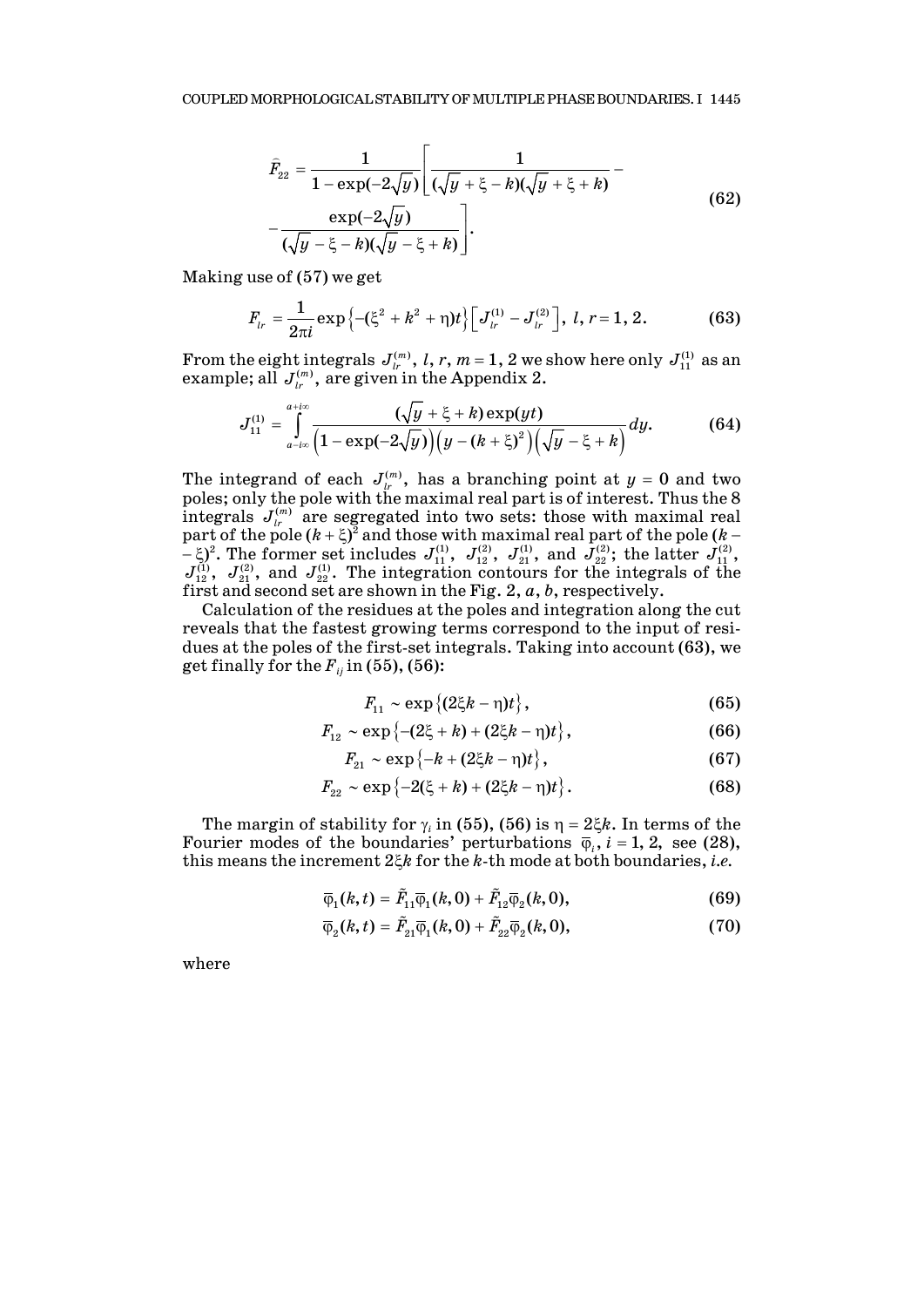

**Fig. 2.** Integration contours for  $J_{11}^{(1)}$ ,  $J_{12}^{(2)}$ ,  $J_{21}^{(1)}$ ,  $J_{22}^{(2)}$  in the complex plane *y*. Only position of the poles with maximal real part is shown (*a*). Integration contours for  $J_{11}^{(2)}, J_{12}^{(1)}, J_{21}^{(2)}, J_{22}^{(1)}$  in the complex plane *y*. Only position of the poles with maximal real part is shown (*b*).

$$
\tilde{F}_{11} \sim \exp(2\xi kt),\tag{71}
$$

$$
\tilde{F}_{12} \sim \exp\left\{-(2\xi + k) + 2\xi kt\right\},\tag{72}
$$

$$
\tilde{F}_{21} \sim \exp\left\{-k + 2\xi kt\right\},\tag{73}
$$

$$
\tilde{F}_{22} \sim \exp\left\{-2(\xi + k) + 2\xi kt\right\}.
$$
\n(74)

Equations  $(71)$ – $(74)$  seemingly demonstrate the instability of both boundaries, *i.e.* the exponential growth in time with the increment  $2\xi k$ (see also the remark at the beginning of Section 2). Indeed, the perturbations of the boundaries are governed by a linear system; a linear system could be either stable or unstable as a whole**;** so both boundaries with necessity should be formally either stable or unstable if their interaction is taken into account. However, comparing  $(71)$ – $(74)$  it is easily seen that the ratio of the perturbation amplitudes at the oxidizing side to that at the reducing side,  $\tilde{F}_{21}/\tilde{F}_{11}$  and  $\tilde{F}_{22}/\tilde{F}_{11}$  decreases exponentially with the wave number *k*. This means that the boundary at the oxidizing side is stable for perturbations with wavelengths smaller than the width of the layer, *i.e.* it is practically morphologically stable, which is in complete agreement with both theoretical considerations and experimental observations in [9]. We would like to point out that this result for the linear stability of the boundaries (for zero surface tension) is exact. The diffusional interaction of the boundaries is taken into account; till now we have not used any additional assumptions. The study of the morphological stability of boundaries for the station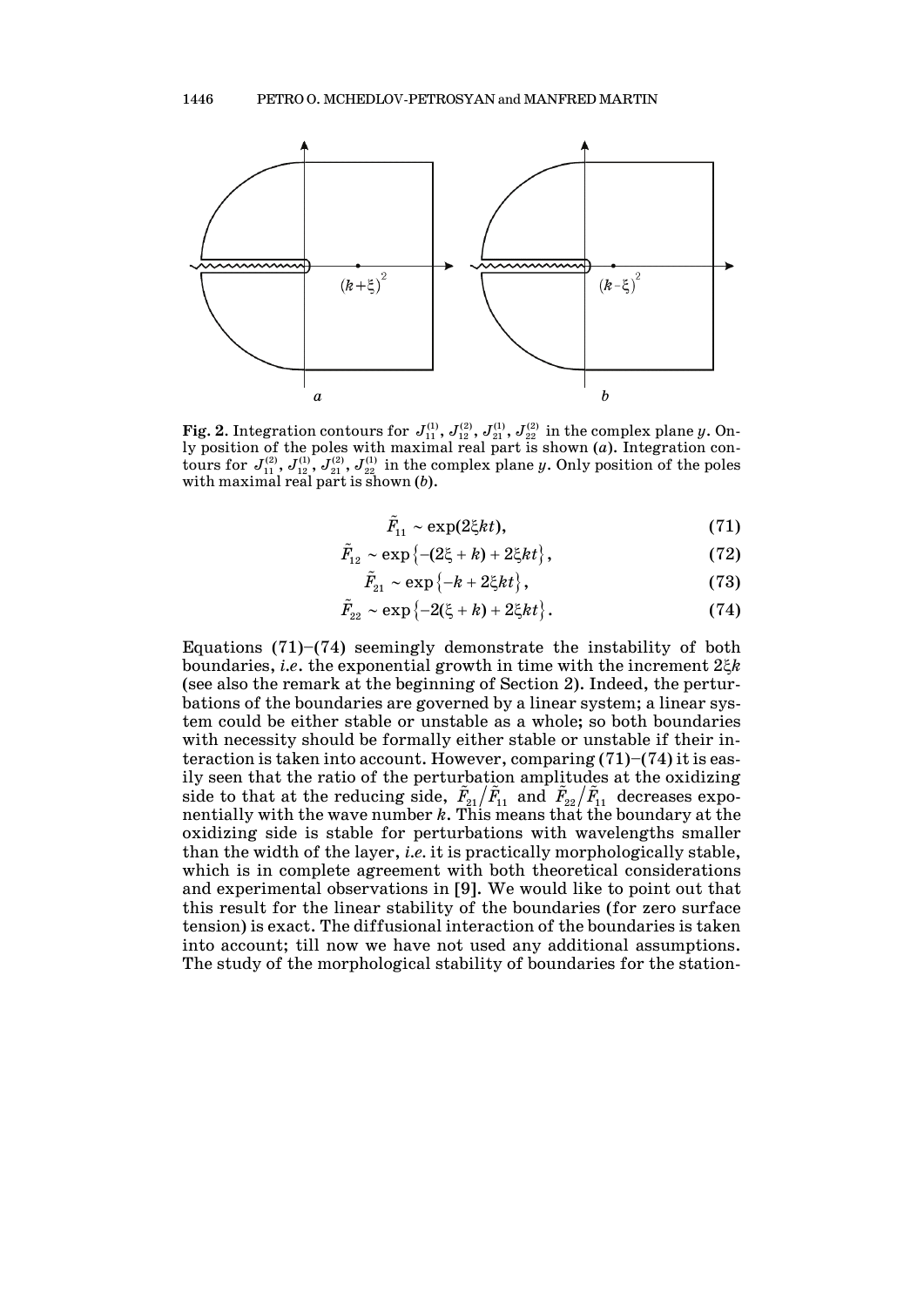ary solution is thereby reduced to exploration of the singular points (in the complex plane) of the corresponding integrands.

### **4. QUASI-STATIONARY APPROXIMATION**

While being exact, the approach used in the previous Section is quite complicated. So, it appears reasonable to check the simpler but approximate way of solution of the same problem, compare the results, and then use the simpler approach to solve the essentially more complicated problem for the multiple-layer system. The approximate approach is based on the physical fact that the deviations from the stoichiometry at the boundaries are quite small,  $\delta_1 < \delta_2 < 1$ ; then  $\xi$  is a small parameter too

$$
\xi = \frac{1}{2} \ln \frac{1 - \delta_1}{1 - \delta_2} \ll 1. \tag{75}
$$

This means that the characteristic time for the development of the instability  $1/2\xi k$ , see (65) is large as compared to the characteristic time of the diffusional relaxation inside the layer (which we have taken as a time scale, see Section 2). Then we can use the quasi-stationary approximation for (29), that is, drop the time derivative:

$$
2\xi \frac{\partial w}{\partial z} + \frac{\partial^2 w}{\partial z^2} - (k^2 + \eta)w = 0.
$$
 (76)

In this approximation the time evolution enters *via* the boundary conditions (32), (33), see below. We still consider the zero surface tension case,  $\Gamma_1 = \Gamma_2 = 0$ ; the boundary conditions (30), (31) become

$$
w\Big|_{z=0} + 2\xi(1-\delta_1)\gamma_1(k,t) = 0, \tag{77}
$$

$$
w\big|_{z=1} + 2\xi(1-\delta_2)\gamma_2(k,t) = 0. \tag{78}
$$

The solution of the quasistationary problem is given in Appendix 4; here we only outline the procedure and give the result. First, the solution of (76) satisfying the boundary conditions (77), (78) is obtained. Then it is substituted into the boundary conditions (32), (33); in this way we obtain the system of two ordinary linear equations ((105), (106) in Appendix 4) governing the time evolution of the boundary perturbations  $\gamma_1(k, t)$  and  $\gamma_2(k, t)$ . Solving this system in a standard way, considering *k* larger than one (see (114), (115)), and returning to the Fourier modes of the boundaries' perturbations  $\bar{\varphi}_1(k,t)$  and  $\bar{\varphi}_2(k,t)$ , yields the following expressions for their time evolution

$$
\overline{\varphi}_1(k,t) = A_1 \exp(2\xi kt), \qquad (79)
$$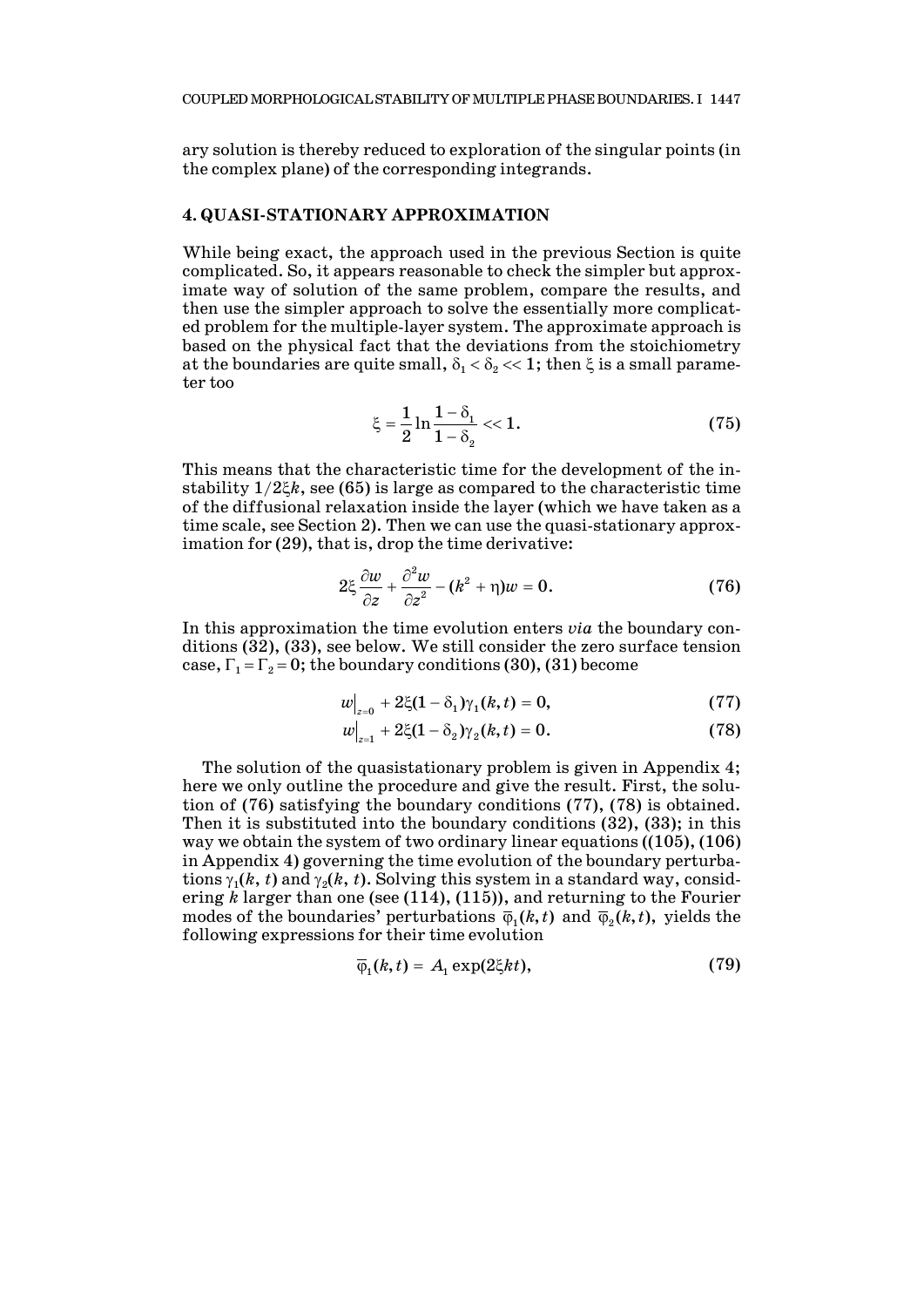$$
A_1 \approx \overline{\varphi}_1(0,k) - \exp(-2\xi - k)\overline{\varphi}_2(0,k),
$$
  
\n
$$
\overline{\varphi}_2(k,t) = B_1 \exp(2\xi kt),
$$
  
\n
$$
B_1 \approx \exp(-k)\overline{\varphi}_1(k,0) - \exp(-2(\xi + k))\overline{\varphi}_2(k,0),
$$
\n(80)

which coincides with the exact results of the previous section, Eqs. (69)–(74), *i.e.* the approximate analysis of morphological stability based on the quasi-stationary solution yields essentially the same results as the exact approach (for the perturbations with the wave length smaller than the width of the layer). It is worth mentioning that for a single boundary the quasi-stationary approach is exactly equivalent to the method used in [9].

#### **5. SUMMARY AND CONCLUSIONS**

In this paper, we have studied the coupled morphological stability of multiple phase boundaries for oxides that are exposed to an oxygen potential gradient. For a single oxide layer this problem was first considered in [9], both experimentally and theoretically. It was shown that the oxidizing boundary is morphologically stable, while the reducing boundary becomes unstable. In the present work the problem of [9] is generalized in an important way: in exploring the morphological stability of two solid/gas interfaces their diffusional interaction is taken into account. To explore the stability of diffusionally interacting boundaries the method developed in [10, 11] is applied. Based on integral transformation of a special kind this method reveals the evolution of the boundaries' perturbations without solving the diffusional problem inside the layer. The study of the morphological stability of boundaries for the stationary solution is thereby reduced to exploration of the singular points (in the complex plane) of the corresponding integrands.

As it was mentioned above, from the formal point the result of [9] may look paradoxical: if the interaction of the boundaries is taken into account the perturbations of the boundaries are governed by a coupled linear system; a linear system could be either stable, or unstable as a whole; so formally both boundaries with necessity should be either stable or unstable. However, comparing (65)–(68) it is easily seen that the ratio of the perturbation amplitudes at the oxidizing side to that at the reducing side decreases exponentially with the wave number *k*. This means that the boundary at the oxidizing side is practically morphologically stable indeed, which is in complete agreement with both theoretical consideration and experimental observations in [9]. To visualize the mutual influence of the boundaries' perturbations it is practical to plot the  $\ln | \tilde{F}_{ij} / \tilde{F}_{11} |$  (see (65)–(68)) against the wave number *k* (see Fig. 3).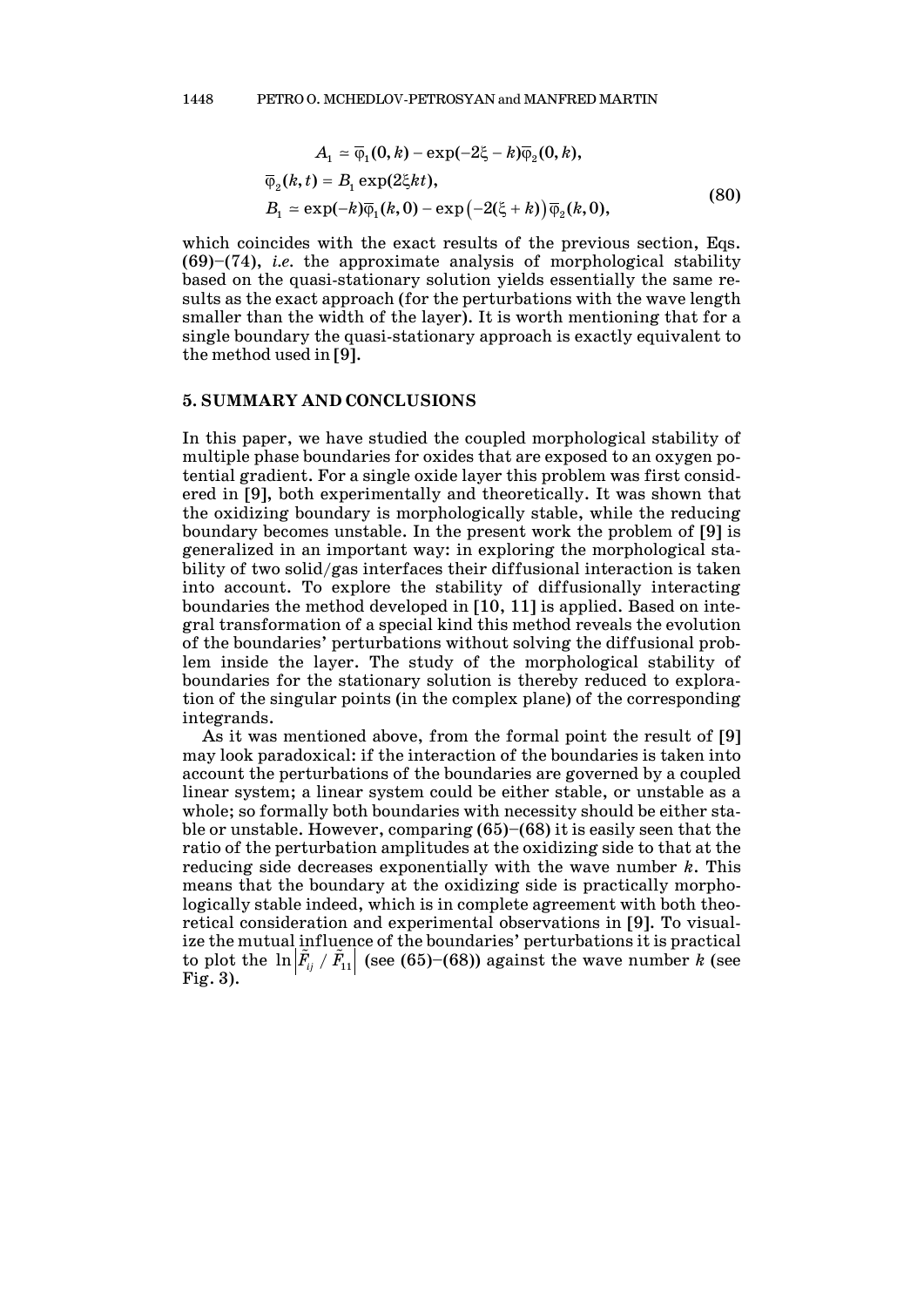Because  $\xi \ll 1$ , the 'cross-influences' of the perturbations of reducing and oxidizing boundaries  $\tilde{F}_{12}$  /  $\tilde{F}_{11}$  and  $\tilde{F}_{21}$  /  $\tilde{F}_{11}$  exhibit identical asymptotical behaviour in *k*, while the 'self-influence' of the oxidizing boundary  $\tilde{F}_{22} / \tilde{F}_{11}$  decreases as  $-2k$ . It is remarkable that these results for the linear stability of the boundaries of a single layer are not dependent on the width of the stationary layer and (for zero surface tension) are exact. On the other hand, while being exact, the above approach is quite complicated. So, our strategy was to check the simpler but approximate way of solution of the same (single-layer) problem, compare the results, and then use the simpler approach to solve the essentially more complicated problem for the multi-layer system. The approximate approach is based on the physical fact that the deviations from the stoichiometry at the boundaries are quite small and, consequently,  $\xi$  (see Eq. (75)) is a small parameter. This means that the characteristic time for the development of the instability  $(2ξk)^{-1}$  is large as compared to the characteristic time of the diffusional relaxation inside the layer (which we have taken as a time scale, see Section 2). Therefore the quasi-stationary approximation is justified, the approximate analysis of morphological stability based on the quasi-stationary solution yields essentially the same results as the exact approach. It is worth mentioning that for a single boundary the quasi-stationary approach is exactly equivalent to the method used in [9]. Now it is evident that for a multi-layer system the ratio of characteristic times will not change



**Fig. 3.** Plot of  $\ln |\tilde{F}_{ij} / \tilde{F}_{11}|$  against the wave number  $k$  for the case of a single layer.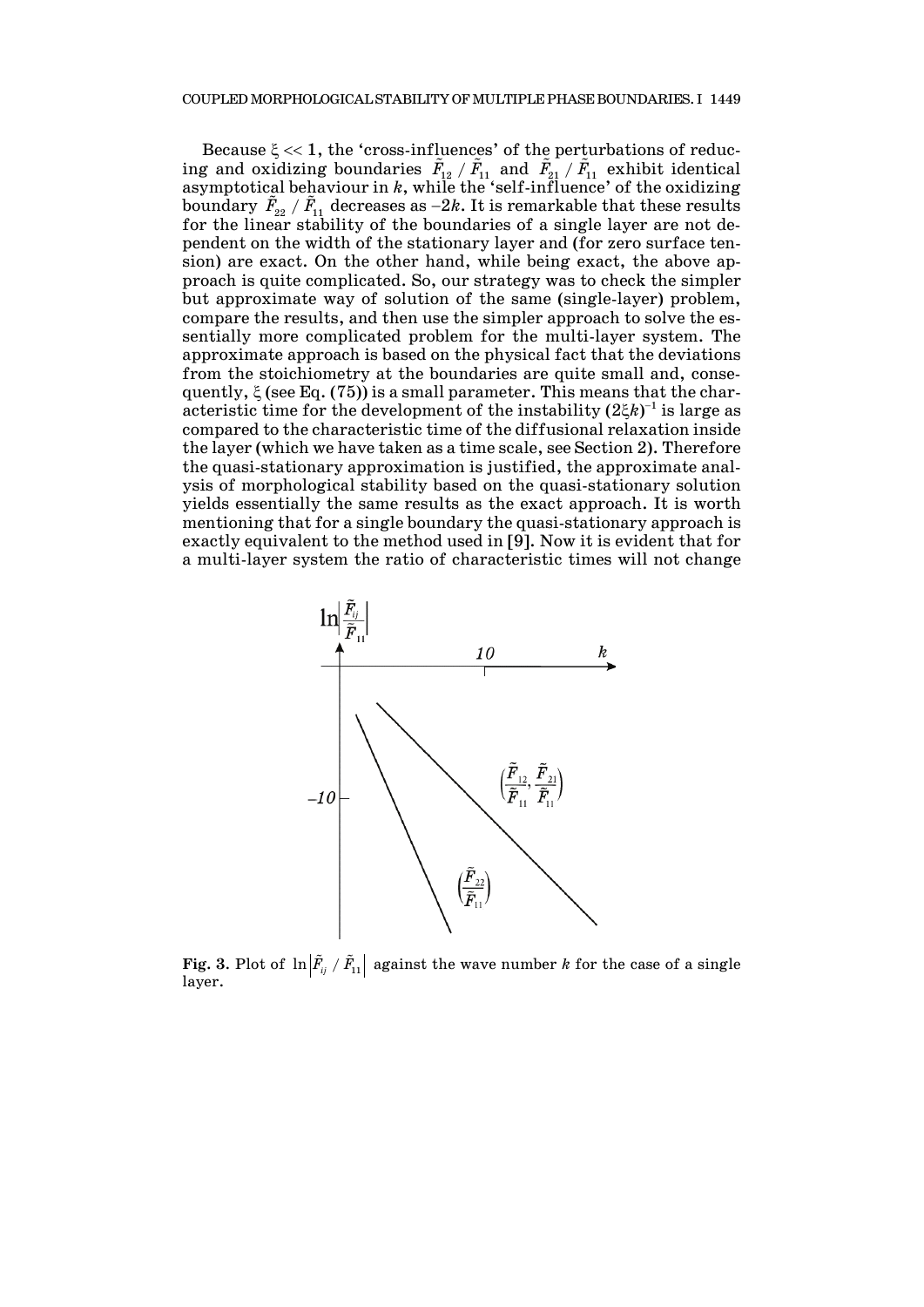qualitatively (if the diffusion coefficients in the layers are not too different), so, application of the much simpler approximate method is again justified; this problem will be studied in the Part 2 of this paper.

## **ACKNOWLEDGEMENT**

We acknowledge the help of Dr. L. Davydov in preparing the Figures.

### **APPENDIX 1**

If we look for the stationary ('zero order') solution, the equations (2) and  $(5)-(8)$ , are reduced to [9]

$$
-V\frac{dC_s}{dZ} - D\frac{d^2C_s}{dZ^2} = 0,
$$
\t(81)

$$
C_s|_{Z=0} = C_1 = \frac{\delta_1}{\omega}, \ C_s|_{Z=L} = C_2 = \frac{\delta_2}{\omega},
$$
 (82)

$$
V = \frac{\omega D}{1 - \delta_1} \frac{dC_s}{dZ} \bigg|_0 = \tag{83}
$$

$$
=\frac{\omega D}{1-\delta_2}\frac{dC_s}{dZ}\bigg|_L\,.\tag{84}
$$

The solution of (81) satisfying the boundary conditions (82) is [9]:

$$
C_{s} = \frac{C_{2} - C_{1} \exp(-VL/D) - (C_{2} - C_{1}) \exp(-VZ/D)}{1 - \exp(-VL/D)}.
$$
 (85)

Now we have two more equations, (83) and (84), to determine *V* and the stationary width *L*. Substitution of (85) for *C* into (83), (84) yields:

$$
1 - \delta_1 = \omega \frac{C_2 - C_1}{1 - \exp(-VL/D)},
$$
\n(86)

$$
1 - \delta_2 = \omega \frac{C_2 - C_1}{1 - \exp(-VL/D)} \exp(-VL/D).
$$
 (87)

It follows from (86), (87):

$$
\exp\left(\frac{VL}{D}\right) = \frac{1-\delta_1}{1-\delta_2}.\tag{88}
$$

The interesting feature of the present solution is that only the product of *V* and *L* is determined by (88), but not each of these quantities sepa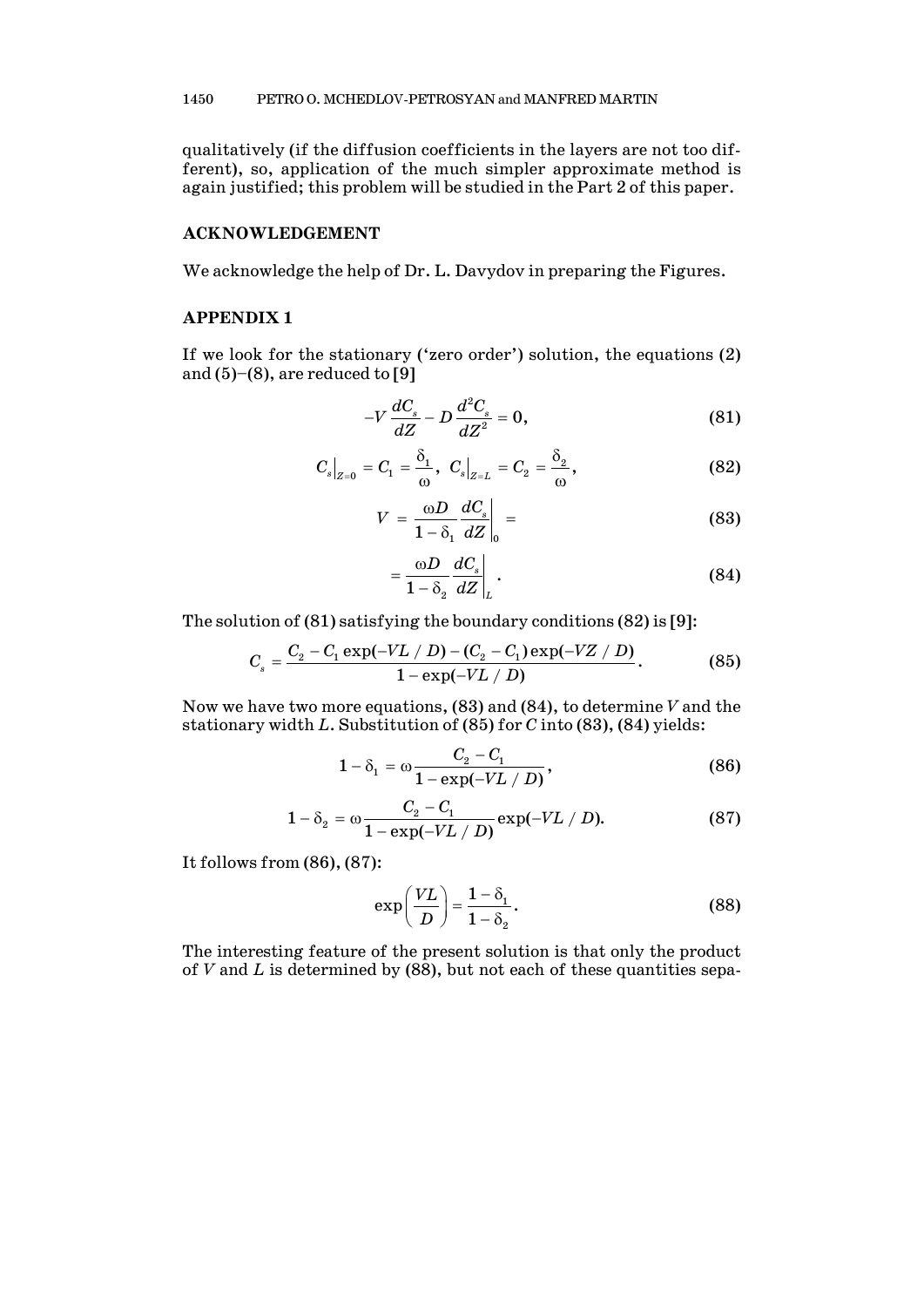rately (this reminds on the well-known 'velocity selection controversy' [12]). However, in the present case we have an additional physically motivated condition: the total amount of *A* atoms is conserved, that is [9]

$$
\int_0^{L_0} dZ \frac{1-\delta_0}{\omega} = \int_0^L dZ \bigg(\frac{1}{\omega} - C_s(Z)\bigg),\tag{89}
$$

where  $L_0$  is the initial oxide layer thickness. Substitution of  $C_s(Z)$ , see (85), into the latter equation yields finally [9]:

$$
L = L_0 \frac{\frac{1}{\omega} - C_0}{C_2 - C_1} \ln \frac{1 - C_1 \omega}{1 - C_2 \omega}
$$
(90)

and

$$
V = \frac{D}{L_0} \frac{C_2 - C_1}{\frac{1}{\omega} - C_0} = \frac{D}{L_0} \frac{\delta_2 - \delta_1}{1 - \delta_0}.
$$
 (91)

One can easily check that in the limit  $(C_2 - C_1) \rightarrow 0$  (and, correspondingly,  $V \rightarrow 0$ ) the stationary width *L* approaches the initial width  $L_0$ .

For the subsequent stability analysis we will need to know the values of the derivatives  $\frac{\partial C_s}{\partial \mathbf{Z}}$ ∂ 2 ∂

*Z* ∂ and  $\frac{C_{s}}{Z^{2}}$ *Z* ∂ at the boundaries  $Z = 0$  and  $Z = L$ :  $\sqrt{1+\lambda^2}$ 

$$
\left. \frac{\partial C_s}{\partial Z} \right|_{Z=0} = \frac{V}{D} \frac{1 - \delta_1}{\omega}, \left. \frac{\partial^2 C_s}{\partial Z^2} \right|_{Z=0} = -\left(\frac{V}{D}\right)^2 \frac{1 - \delta_1}{\omega}, \tag{92}
$$

$$
\left. \frac{\partial C_s}{\partial Z} \right|_{Z=L} = \frac{V}{D} \frac{1-\delta_2}{\omega}, \left. \frac{\partial^2 C_s}{\partial Z^2} \right|_{Z=L} = -\left(\frac{V}{D}\right)^2 \frac{1-\delta_2}{\omega}.
$$
 (93)

## **APPENDIX 2**

Here we give eight complex integrals  $J_{l_r}^{(m)}$ , introduced in equation (63):

$$
J_{11}^{(1)} = \int_{a-i\infty}^{a+i\infty} \frac{(\sqrt{y} + \xi + k) \exp(yt)}{(1 - \exp(-2\sqrt{y})) (y - (k + \xi)^2) (\sqrt{y} - \xi + k)} dy, \tag{94}
$$

$$
J_{11}^{(2)} = \int_{a-i\infty}^{a+i\infty} \frac{(\sqrt{y} + k - \xi) \exp(yt - 2\sqrt{y})}{(1 - \exp(-2\sqrt{y})) (y - (k - \xi)^2) (\sqrt{y} + \xi + k)} dy, \tag{95}
$$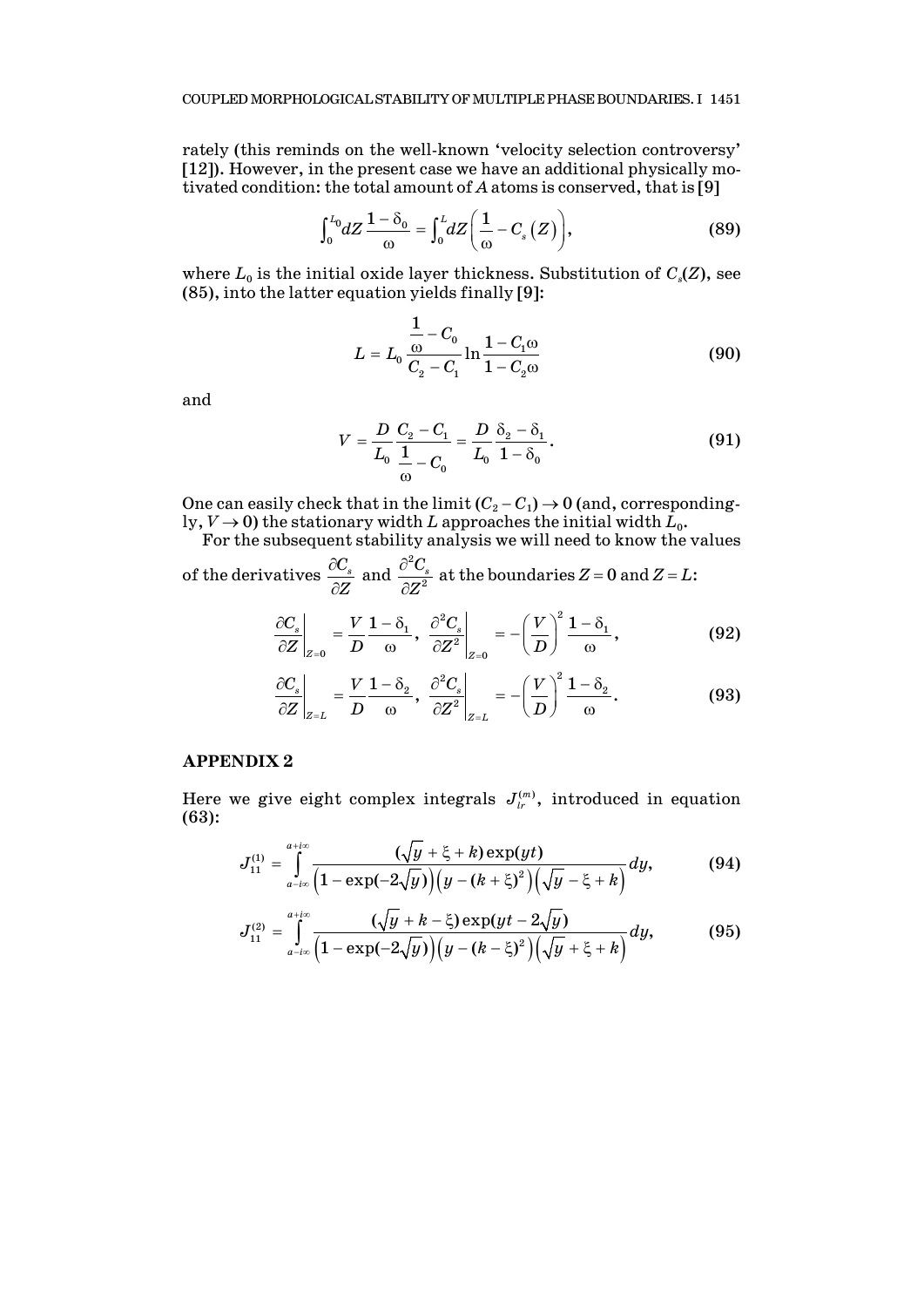$$
J_{12}^{(1)} = \int_{a-i\infty}^{a+i\infty} \frac{(\sqrt{y} + \xi + k) \exp(yt - \xi - \sqrt{y})}{(1 - \exp(-2\sqrt{y})) (y - (k + \xi)^2) (\sqrt{y} - \xi + k)} dy,
$$
(96)

$$
J_{12}^{(2)} = \int_{a-i\infty}^{a+i\infty} \frac{(\sqrt{y} + \xi + k) \exp(yt - \xi - \sqrt{y})}{(1 - \exp(-2\sqrt{y})) (y - (k + \xi)^2) (\sqrt{y} - \xi + k)} dy, \tag{97}
$$

$$
J_{21}^{(1)} = \int_{a-i\infty}^{a+i\infty} \frac{(\sqrt{y} + \xi + k) \exp(yt + \xi - \sqrt{y})}{(1 - \exp(-2\sqrt{y})) (y - (k + \xi)^2) (\sqrt{y} - \xi + k)} dy,
$$
(98)

$$
J_{21}^{(2)} = \int_{a-i\infty}^{a+i\infty} \frac{(\sqrt{y} + k - \xi) \exp(yt + \xi - \sqrt{y})}{(1 - \exp(-2\sqrt{y})) (y - (k - \xi)^2) (\sqrt{y} + \xi + k)} dy,
$$
(99)

$$
J_{22}^{(1)} = \int_{a-i\infty}^{a+i\infty} \frac{(\sqrt{y} + k - \xi) \exp(yt)}{\left(1 - \exp(-2\sqrt{y})\right) \left(y - (k - \xi)^2\right) \left(\sqrt{y} + \xi + k\right)} dy, \quad (100)
$$

$$
J_{22}^{(2)} = \int_{a-ix}^{a+ix} \frac{(\sqrt{y} + \xi + k) \exp(yt - 2\sqrt{y})}{(1 - \exp(-2\sqrt{y})) (y - (k + \xi)^2) (\sqrt{y} - \xi + k)} dy.
$$
 (101)

## **APPENDIX 3**

The solution of (76) satisfying the boundary conditions (77), (78) is easily obtained:

$$
w = \frac{2\xi}{\exp(\lambda_1) - \exp(\lambda_2)} \{ [(1 - \delta_1) \exp(\lambda_2)\gamma_1 - (1 - \delta_2)\gamma_2] \exp(\lambda_1 z) + [(1 - \delta_2)\gamma_2 - (1 - \delta_1) \exp(\lambda_1)\gamma_1] \exp(\lambda_2 z) \},
$$
\n
$$
\text{where } \lambda_1 = -\xi + \zeta, \lambda_2 = -\xi - \zeta, \text{ and } \zeta = \sqrt{\xi^2 + k^2 + \eta}. \text{ Below we need } \frac{\partial w}{\partial z}\Big|_{z=0}
$$

and  $z = 1$ *w*  $z\big|_{z=}$  $\frac{\partial w}{\partial z}\Big|_{z=1}$  only, that is the values of derivatives at the boundaries:

$$
\frac{1}{1-\delta_1} \frac{\partial w}{\partial z}\bigg|_{z=0} = 2\xi \bigg[ (\xi + \zeta \coth \zeta) \gamma_1 - \frac{\zeta \exp(-\xi)}{\sinh \zeta} \gamma_2 \bigg],
$$
(103)

$$
\frac{1}{1-\delta_2} \frac{\partial w}{\partial z}\bigg|_{z=1} = 2\xi \bigg[ (\xi - \zeta \coth \zeta) \gamma_2 + \frac{\zeta \exp(\xi)}{\sinh \zeta} \gamma_1 \bigg]. \tag{104}
$$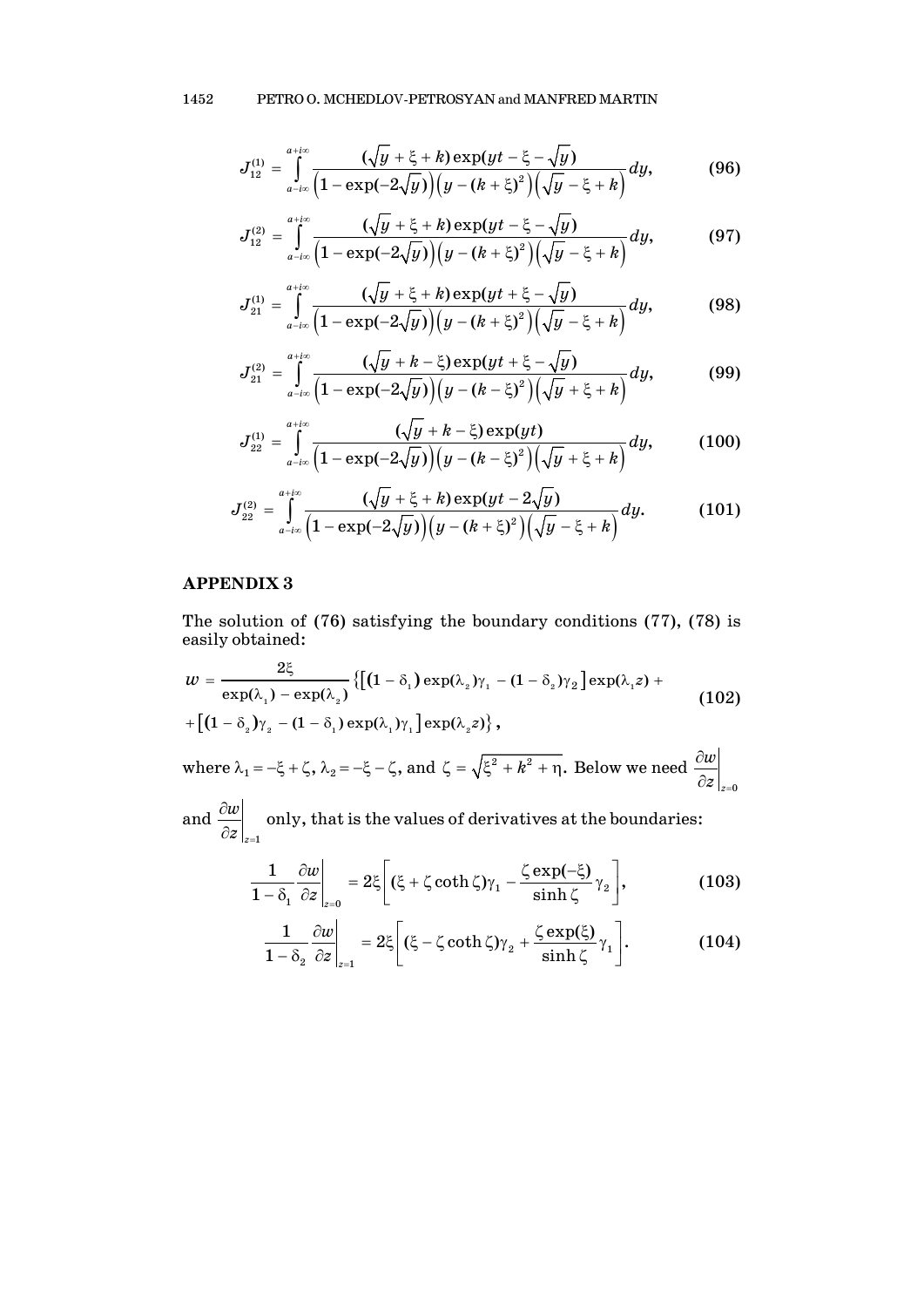Substituting these values into (32), (33) we obtain a system of two equations for  $\gamma_1(k, t)$ ,  $\gamma_2(k, t)$ :

$$
\frac{\partial \gamma_1}{\partial t} = \left[2\xi\zeta\coth\zeta - 2\xi^2 - \eta\right]\gamma_1 - \frac{2\xi\zeta}{\sinh\zeta}\exp(-\xi)\gamma_2,\tag{105}
$$

$$
\frac{\partial \gamma_2}{\partial t} = \frac{2\xi\zeta}{\sinh \zeta} \exp(\xi)\gamma_1 - \left[2\xi\zeta \coth \zeta + 2\xi^2 + \eta\right]\gamma_2.
$$
 (106)

The solution of this system is obtained in a standard way: substitution of  $\gamma_1 = A \exp(\sigma t)$ ,  $\gamma_2 = A \exp(\sigma t)$  yields a linear homogeneous algebraic system for *A*, *B*

$$
\left[2\xi\zeta\coth\zeta-2\xi^2-\eta-\sigma\right]A-\frac{2\xi\zeta}{\sinh\zeta}\exp(-\xi)B=0,\qquad\qquad(107)
$$

$$
\frac{2\xi\zeta}{\sinh\zeta}\exp(\xi)A-\left[2\xi\zeta\coth\zeta+2\xi^2+\eta+\sigma\right]B=0.\tag{108}
$$

For solutions of this system to exist the determinant of this system should equal zero, which yields after some algebra the quadratic equation for  $\sigma$ . The roots of the latter equation are

$$
\sigma_{1,2} = -(2\xi^2 + \eta) \pm 2\xi\zeta. \tag{109}
$$

The solution of the system (105), (106) is

$$
\gamma_1 = A_1 \exp(\sigma_1 t) + A_2 \exp(\sigma_2 t), \qquad (110)
$$

$$
\gamma_2 = B_1 \exp(\sigma_1 t) + B_2 \exp(\sigma_2 t), \qquad (111)
$$

where  $A_i$ ,  $B_i$  are calculated in a standard way using initial values  $\gamma_i(0)$ , *k*). The margin of stability for  $\gamma_i$  corresponds to zero value of the maximal (positive) root (109), which in its turn means  $\eta = 2\xi k$ . Again, in terms of the Fourier modes of the boundaries' perturbations  $\overline{\varphi}_i$ ,  $i = 1, 2$ this means the increment  $\eta = 2\xi k$  for the *k*-th mode. Correspondingly, to compare the amplitudes at the onset of instability we need only  $A_1$ and  $B_1$ 

$$
A_1 = \frac{1}{2} \big[ 1 + \coth(\xi + k) \big] \gamma_1(0, k) - \frac{\exp(-\xi)}{2 \sinh(\xi + k)} \gamma_2(0, k), \tag{112}
$$

$$
B_1 = \frac{\exp(\xi)}{2\sinh(\xi + k)}\gamma_1(0, k) + \frac{1}{2}\Big[1 - \coth(\xi + k)\Big]\gamma_2(0, k). \tag{113}
$$

Now, *k* = 0 means the shift of the layer as a whole, for *k* ∼ 1 the ('transverse') scale of the perturbation is comparable to the width of the lay